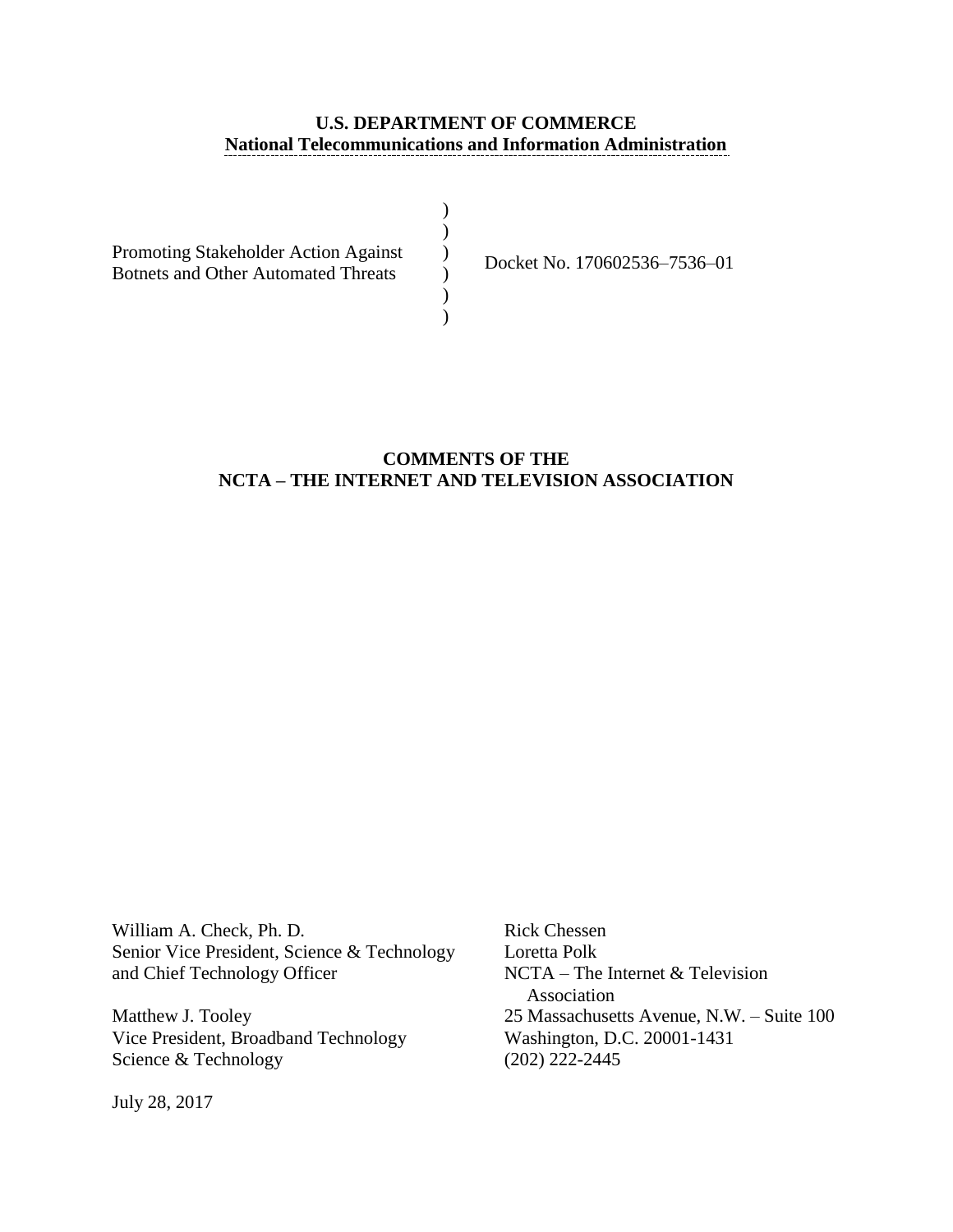# **Table of Contents**

| $\mathbf{I}$ . |           | THE CABLE INDUSTRY IS ENGAGED IN A WIDE RANGE OF ACTIVITIES TO                                                                                         |
|----------------|-----------|--------------------------------------------------------------------------------------------------------------------------------------------------------|
|                | A.        | Cable Operators Are Employing Key Measures and Leading-Edge Tools for                                                                                  |
|                | <b>B.</b> | Cable ISPs Are at the Forefront of Various Industry Organizations to Address                                                                           |
| II.            |           | ANTI-BOTNET EFFORTS SHOULD ACCOUNT FOR EXISTING GAPS AND<br>STEER RESOURCES AND EFFORTS AWAY FROM APPROACHES THAT HAVE                                 |
| III.           |           | NTIA SHOULD PROMOTE A HOLISTIC APPROACH TO DEALING WITH<br>BOTNET THREATS AND SPUR MEASURES AND INITIATIVES TO BOLSTER                                 |
|                | A.        | NTIA Should Highlight Technical Measures That Can Help Address the Latest                                                                              |
|                | <b>B.</b> | NTIA Should Convene a Multi-Stakeholder Effort to Develop Guidance for IoT                                                                             |
|                | $C$ .     | NTIA Should Lead a Campaign Aimed at Securing Network Endpoints through<br>Greater Awareness and Education on Steps to Reduce the Risks of Botnets and |
|                | D.        | NTIA Should Promote Efforts to Strengthen Collaboration with Law                                                                                       |
|                | E.        | The Federal Government Should Take the Lead on Strengthening International                                                                             |
|                |           |                                                                                                                                                        |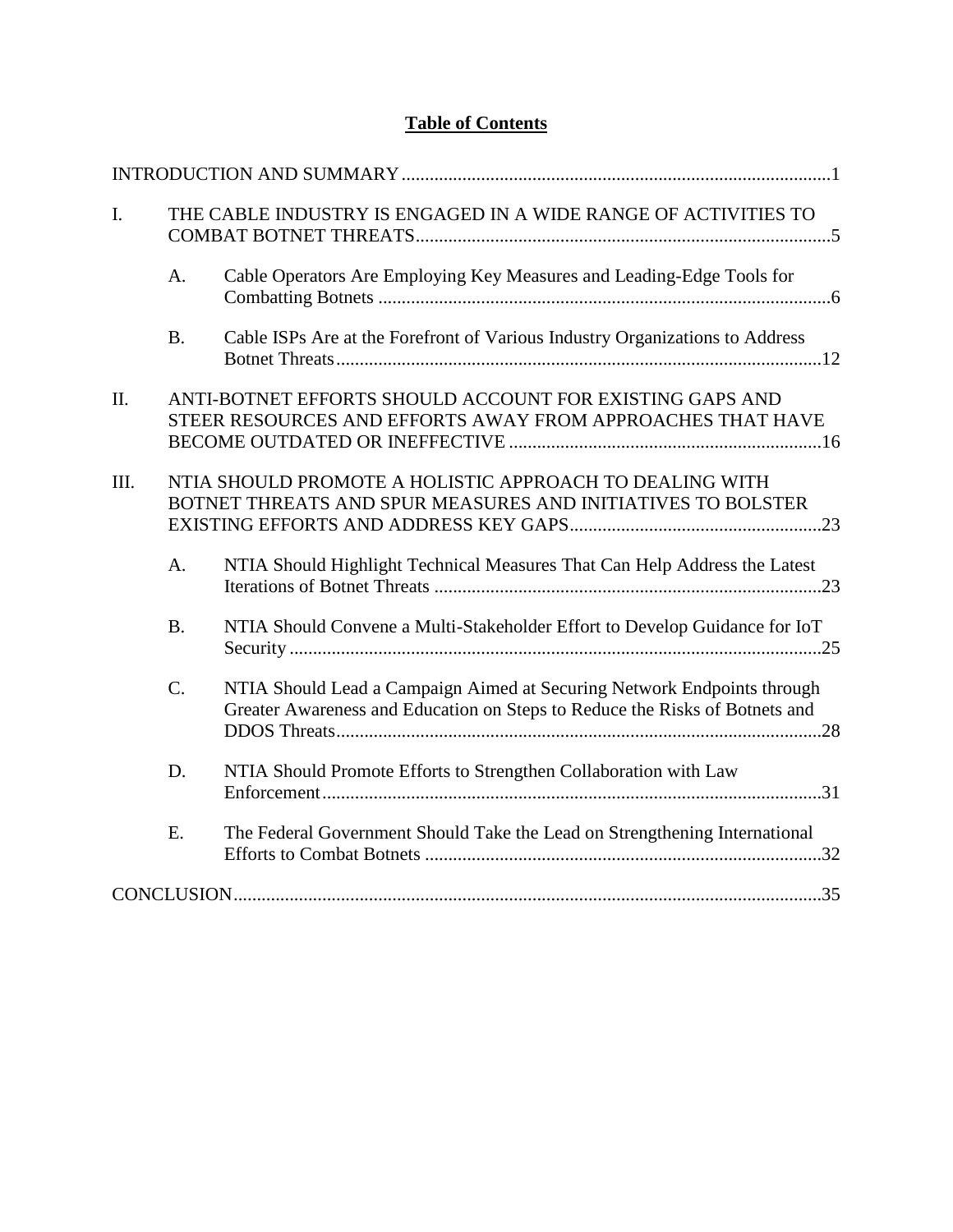# **U.S. DEPARTMENT OF COMMERCE National Telecommunications and Information Administration**

) )  $\overline{)}$ ) )

Promoting Stakeholder Action Against Botnets and Other Automated Threats

Docket No. 170602536–7536–01

#### **COMMENTS OF NCTA - THE INTERNET AND TELEVISION ASSOCIATION**

 $NCTA$  – The Internet and Television Association<sup>1/</sup> hereby submits its comments in response to the Request for Comments  $(RFC)^{2/2}$  issued by the Department of Commerce on ways to reduce threats perpetuated by automated distributed attacks, such as botnets, and what role the U.S. government should play in this area.

#### **INTRODUCTION AND SUMMARY**

<span id="page-2-0"></span>NCTA appreciates the opportunity to provide input on ways to strengthen protections against botnets and Distributed Denial of Service (DDoS) attacks. While botnets are not a new phenomenon, their global scale and the exponential growth in attack entry points and command and control devices for bot masters brought about by the growth of the Internet of Things (IoT) makes them a particularly potent and resilient threat to the entire Internet ecosystem. Meeting this threat effectively and successfully will require participation by and contributions from all portions of that ecosystem.

 $1/$ NCTA is the principal trade association for the U.S. cable industry, representing cable operators serving approximately 85 percent of the nation's cable television households and more than 200 cable program networks. The cable industry is the nation's largest provider of broadband service after investing more than \$250 billion over the last two decades to build two-way interactive networks with fiber optic technology. Cable companies also provide state-of-the-art competitive voice service to more than 30 million customers.

<sup>2/</sup> Department of Commerce, National Telecommunications and Information Administration; Department of Homeland Security, *Promoting Stakeholder Action Against Botnets and Other Automated Threats*, Docket No. 170602536–7536–01, 82 Fed. Reg. 27042 (June 13, 2017) ("RFC").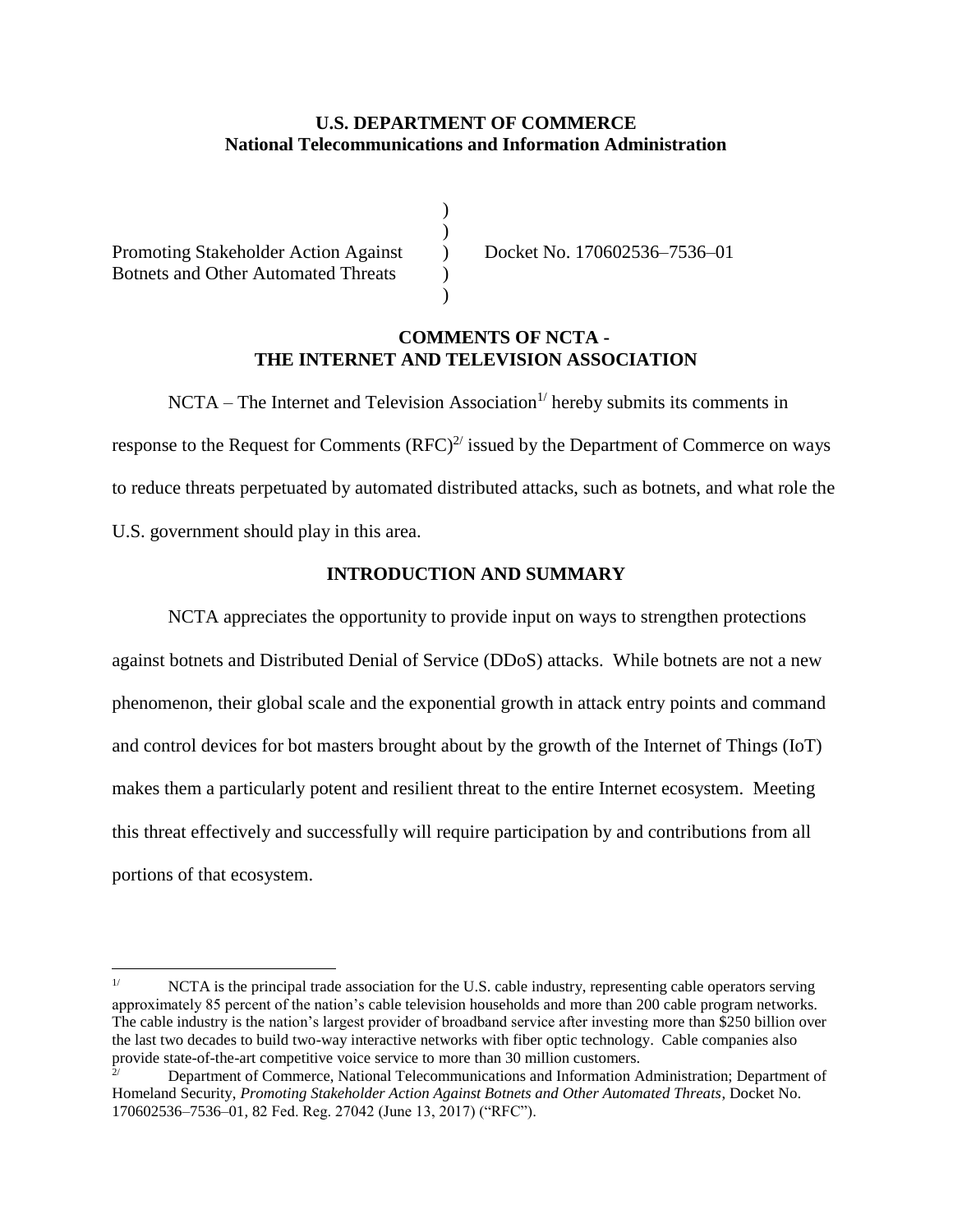NCTA's member companies have been at the forefront of developing and implementing a broad range of practices and protocols for identifying and addressing cybersecurity risks and vulnerabilities. As the nation's largest providers of broadband Internet access service, cable companies work continuously to detect, prevent, and mitigate cyber threats in order to minimize their impact on broadband networks and consumers. NCTA's members have made significant investments designed to enhance network security, participated extensively in collaborative industry-based and public-private initiatives to bolster anti-botnet efforts, incorporated a range of recognized measures and protocols to protect against botnets and DDoS attacks, and developed innovative services that empower consumers facing cyber threats.

But cable broadband providers and other Internet service providers (ISPs) are only one part of an Internet ecosystem that includes network hardware and software companies, application developers, cloud providers and hosting platforms, edge providers, security specialists and tools providers, device makers, and business, enterprise, and residential end users. The rapid growth of the IoT, which is expected to increase the number of Internet-connected devices from 15 billion in 2015 to 50 billion by  $2020$ ,<sup>3/</sup> greatly expands the range of potential devices through which to launch and amplify cyber attacks. Business and enterprise networks continue to be highly attractive targets for botnets seeking to harvest or exploit valuable commercial data. And the relative lack of awareness and understanding of botnet threats among retail consumers can make them vulnerable to infections and unwitting enablers of cyber attacks. The problems associated with botnets and DDoS attacks are ecosystem-wide. While ISPs are able to stop a large number of attacks on their networks every day, neutralizing the full scope of botnet threats and DDoS attacks prevalent today requires collective action and holistic solutions.

<sup>3/</sup> *See infra* at n. 27.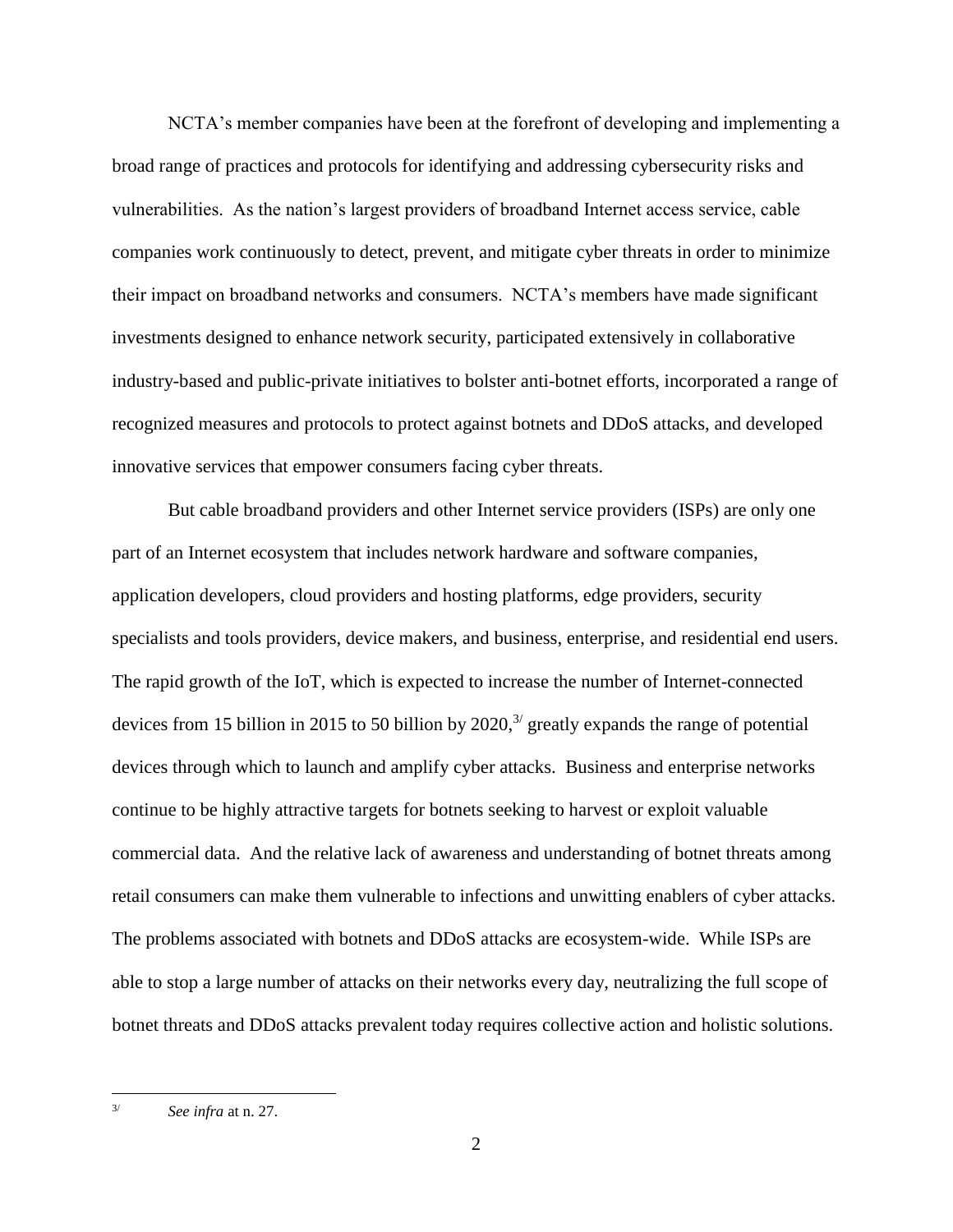The threats and challenges posed by botnets are exacerbated by gaps in existing efforts to combat them. The overwhelming majority of botnet attacks are launched from outside the United States, $4$  meaning that effective action to reduce such threats requires government leadership to foster globally-scaled solutions and international cooperation. In addition, cyber criminals are technologically sophisticated, extremely agile, and highly innovative. Anti-botnet efforts must keep pace with rapid changes in technology, threat vectors and strategies, and attack surfaces. Outmoded approaches to combatting botnet threats and DDoS attacks must be updated or discarded. Meanwhile, the quantum growth in IoT devices has introduced a whole new spate of gaps and vulnerabilities. Many such devices use outdated or insecure operating system software, lack the capability to receive software upgrades or vulnerability patches, and fail to take rudimentary steps to ensure secure connections with cloud servers and host platforms.

Finally, the "human element" continues to persist as a key gap in the effort to help secure network endpoints against cyber risks. End users that fail to change default passwords, update device software, or recognize spear phishing schemes and other forms of malware attack may inadvertently contribute to the spread and amplification of a botnet or DDoS attack. And this gap has widened with the proliferation of IoT devices that may operate for long periods of time without any user interaction or oversight.

There are, however, measures and initiatives to help address these gaps, and NTIA can play a significant role in promoting these efforts. First, NTIA should promote awareness and adoption of network defense measures that have proven to be demonstrably effective against the

See e.g., Global DDoS Threat Landscape Q1 2017, INCAPSULA.COM (Spring 2017), https://www.incapsula.com/ddos-report/ddos-report-q1-2017.html; *Akamai's State of the Internet Security Q4 2016 Report* (2017), https://www.akamai.com/us/en/multimedia/documents/state-of-the-internet/q4-2016-state-of-theinternet-security-report.pdf; *The 10 Worst Botnet Countries*, SPAMHAUS, https://www.spamhaus.org/statistics/botnet-cc/ (last visited July 26, 2017). *See also infra* at n. 42.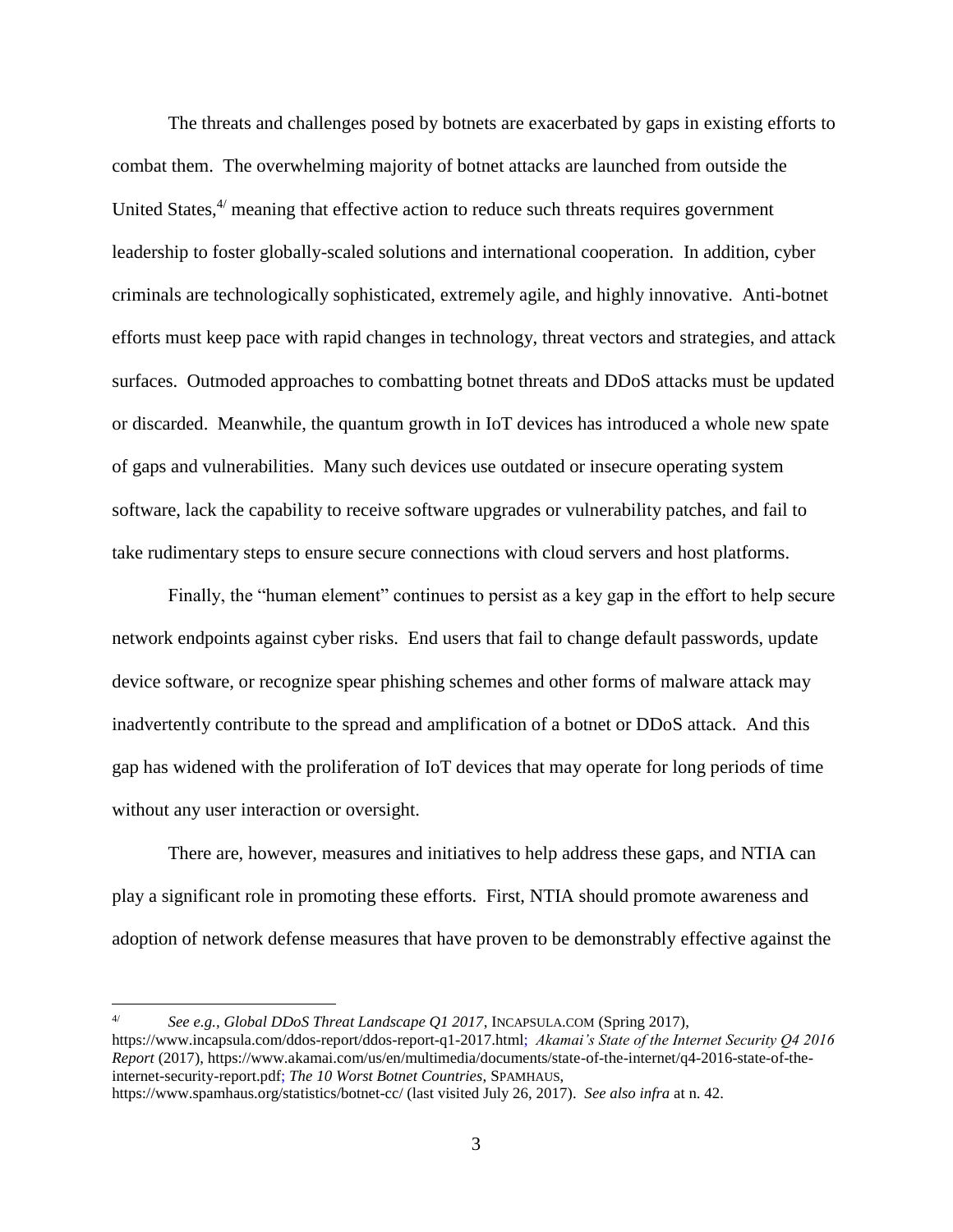latest iteration of botnet threats and DDoS attacks, including those that seek to mask command and control infrastructure by employing techniques such as fast flux DNS or peer-to-peer (P2P) architecture. Such measures include IoT devices making use of network filtering and network isolation techniques, fast flux mitigation techniques, application of machine learning to botnet detection, distributed hosting of content (*e.g*., content delivery networks, AnyCast), taking advantage of software-defined network capabilities, and adoption of Mutually Agreed Norms for Routing Security (MANRS).

Second, NTIA should convene a multi-stakeholder process to improve IoT device security. This process could build on the work of NTIA's IoT Security Upgradability and Patching multi-stakeholder process, as well as the recommendations on IoT device security from the Broadband Internet Technical Advisory Group (BITAG). This multi-stakeholder process could identify key security issues that arise over the entire life-cycle of IoT products and offer voluntary guidance to device makers on security capabilities that should be designed into their products.

Third, NTIA should enhance the security of network endpoints by launching an education and outreach campaign aimed at fostering greater awareness among end users of botnet risks and key preventative measures. Such an effort would be designed to address the human element, focusing especially on education and training for enterprise customers, since their networks are frequently targeted by malicious actors.

Fourth, NTIA should encourage continued examination of the extent to which uncertainty and liability concerns may hamper anti-botnet strategies and countermeasures. And, finally, the Federal government should take the lead on bolstering international efforts to combat botnets.

4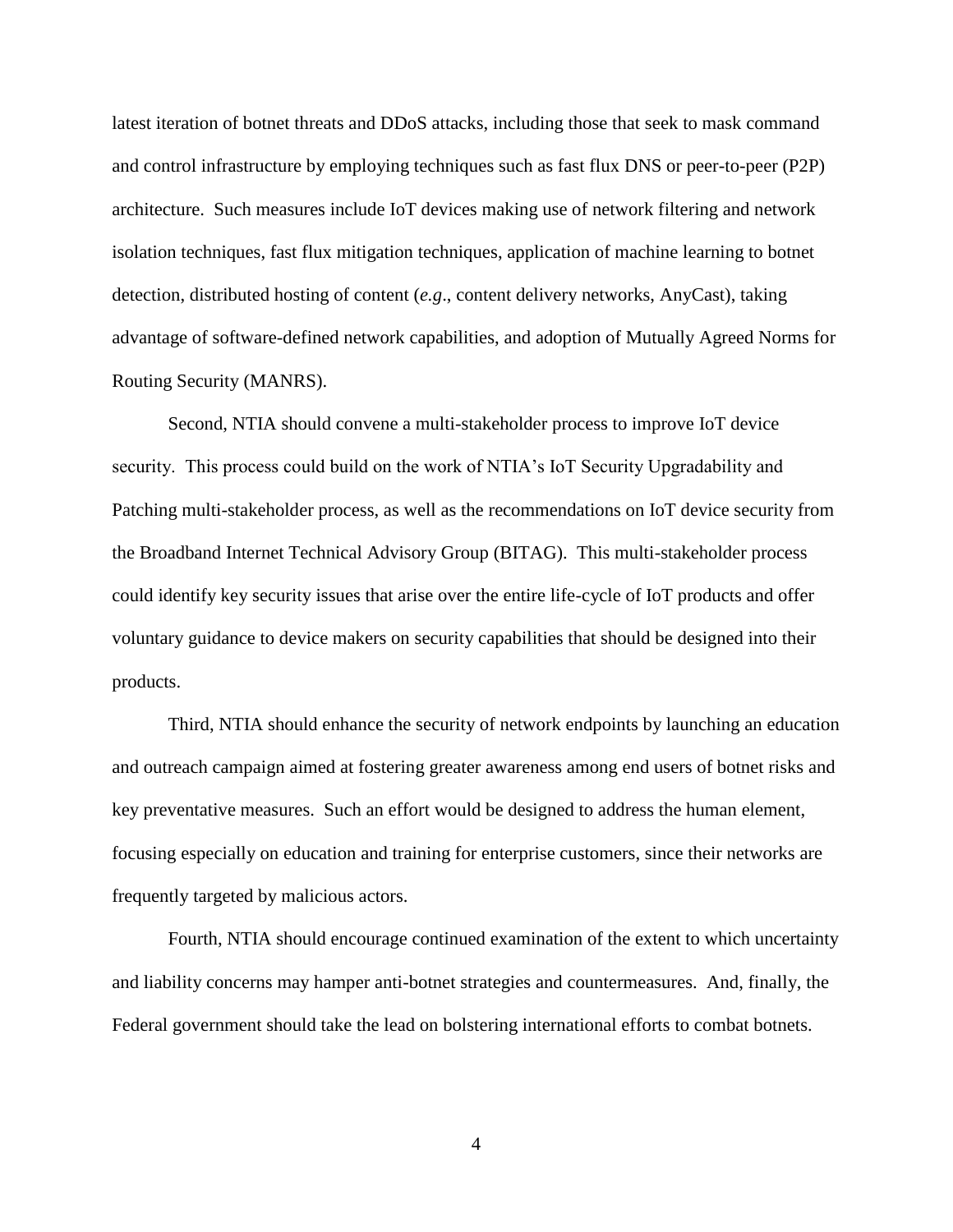NCTA supports initiatives to encourage and enhance cooperation and information sharing between all relevant parties from both the public and private sectors that have a stake in the fight against botnets. With tens of millions of customers utilizing their networks every day, cable broadband providers have strong incentives to employ the most effective and practicable measures, tools, and protocols to protect their networks and their customers against botnet threats and DDoS attacks. Providing the private sector with continued flexibility to adapt to the everchanging threat landscape continues to be an important guidepost for government policy. But it is equally important to employ a holistic, ecosystem-wide approach that reflects the interdependent nature of the problems associated with botnet threats and DDoS attacks.

#### <span id="page-6-0"></span>**THE CABLE INDUSTRY IS ENGAGED IN A WIDE RANGE OF ACTIVITIES**  L. **TO COMBAT BOTNET THREATS**

Preventing, detecting, and mitigating the barrage of botnet threats is a key business driver for cable broadband providers in serving their high-speed Internet customers. Increasing awareness and attention to botnets and DDOS attacks has led to considerable progress in detecting and defending against them. The fall-out from typical DDoS attacks can usually be contained today so that they do not totally impair the provision of critical services or the entire Internet ecosystem. While such attacks are now far less likely to completely disable critical infrastructure or the Internet as a whole, they can still cause significant harm to their targets, damage the devices of infected end users, and disrupt network-based services for consumers. As discussed below, the progress that has been made to date is the result of significant investment in state-of-the-art technologies and applications, industry collaboration, and providing customers with security offerings to foster a safe and secure network environment.

5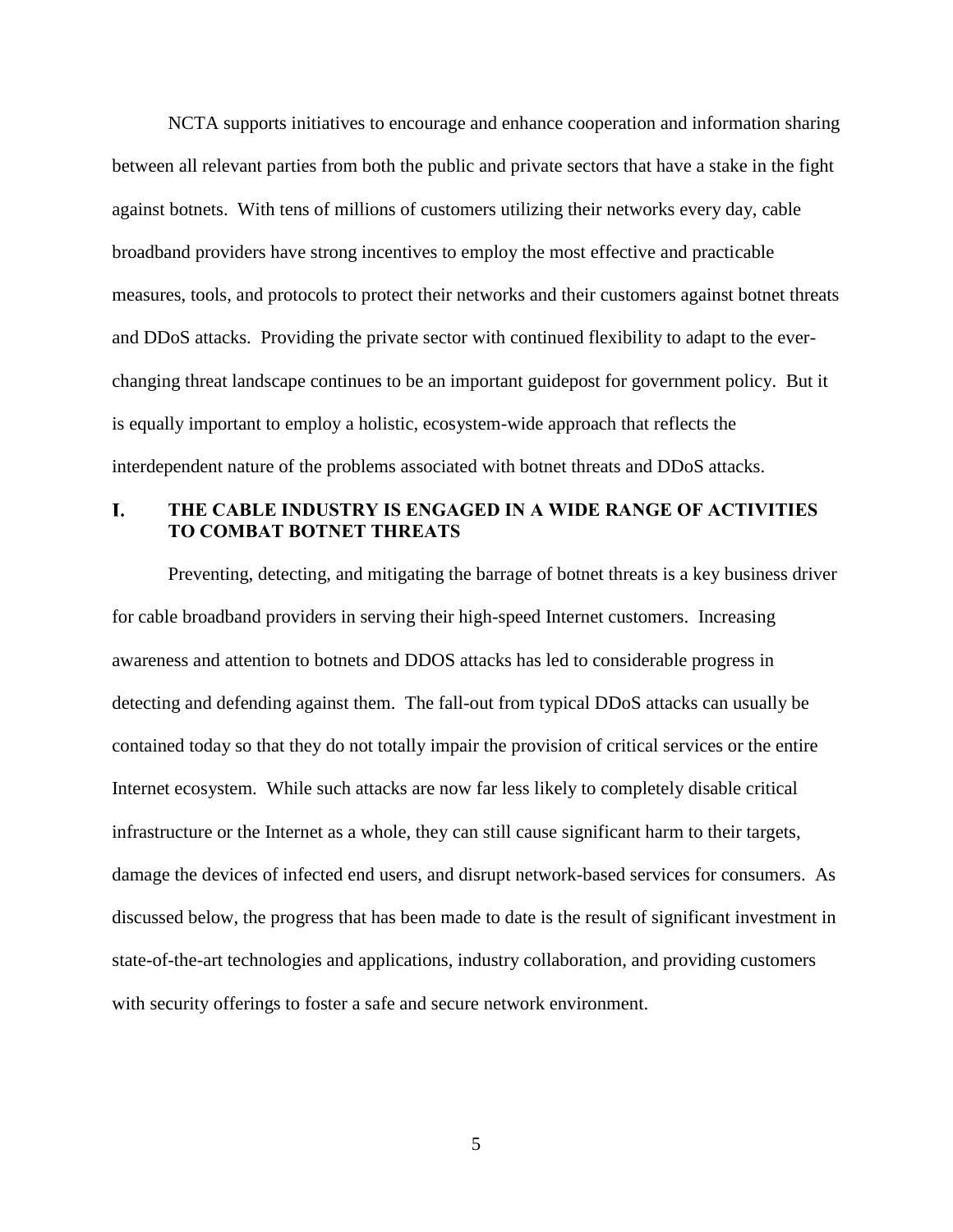# <span id="page-7-0"></span>**A. Cable Operators Are Employing Key Measures and Leading-Edge Tools for Combatting Botnets**

The cable industry is committed to investing in and using all available tools to combat the continuing threat posed by botnets. Those tools, as described below, include the NIST Cybersecurity Framework, filtering and DDOS scrubbing techniques, system design and operations measures, and an array of customer tools and programs.

#### **The National Institute of Standards and Technology (NIST) Cybersecurity**

**Framework.** Cable companies continue to employ the NIST Cybersecurity Framework<sup>5/</sup> as a key resource in connection with their management of cybersecurity and assessment of their cyber defense protocols and practices. The voluntary and flexible nature of the Framework has been instrumental to its adoption and use by the cable industry, providing companies with flexibility to tailor the procedures and tools contained within the Framework to best comport with their particular network assets, business operations, and corporate structure. The Framework's five functions – identify, detect, protect, respond, and recover – offer a useful template for organizing risk management activities aimed at safeguarding networks against botnet threats.

Many of the key risk management processes and cyber defense measures referenced in the Framework were already incorporated into the existing business practices of many NCTA members even before adoption of the Framework. For smaller companies, the Framework – in conjunction with guidance on its use released in 2015 by the Federal Communications Commission's Communications Security and Interoperability Council (CSRIC)<sup>6/</sup> – has served as an important tool for organizing and strengthening cybersecurity practices and processes. More

<sup>5/</sup> FRAMEWORK FOR IMPROVING CRITICAL INFRASTRUCTURE CYBERSECURITY, VERSION 1.0, NATIONAL INSTITUTE FOR STANDARDS AND TECHNOLOGY (2014).

<sup>6/</sup> CYBERSECURITY RISK MANAGEMENT AND BEST PRACTICES, WORKING GROUP 4: FINAL REPORT (Mar. 2015), http://transition.fcc.gov/pshs/advisory/csric4/CSRIC\_WG4\_Report\_Final\_March\_18\_2015.pdf ("*CSRIC IV Working Group 4 Report*").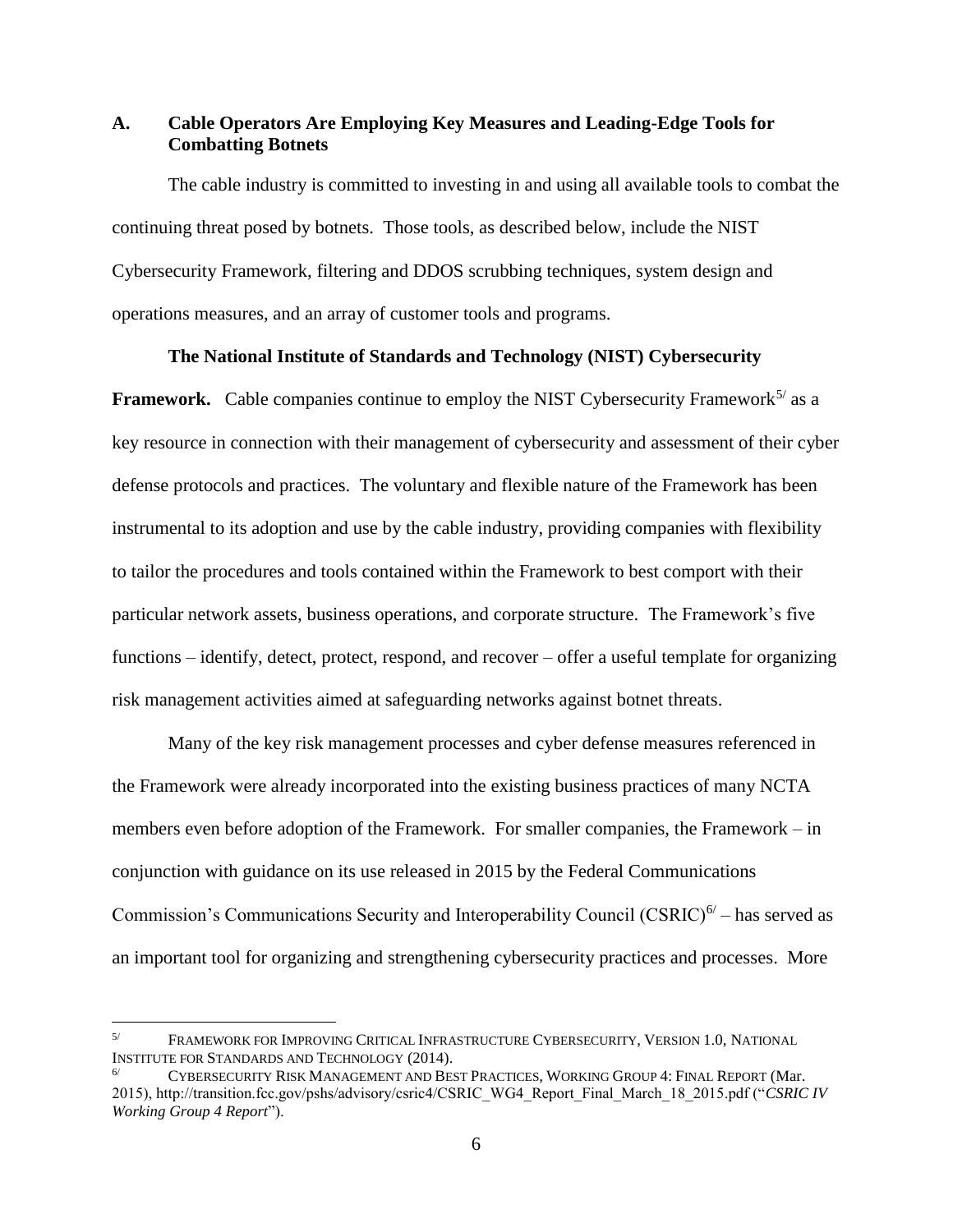broadly, the Framework has provided a common taxonomy on cybersecurity matters that facilitates communication on these issues within individual companies and the communications sector, between the sector and government, and across various sectors of the economy.

**Filtering and DDoS Scrubbing.** Cable companies increasingly are employing a variety of filtering techniques to directly protect their network infrastructure. As noted by BITAG, network service providers<sup> $7/$ </sup> seek to block inbound malicious traffic at its ingress points, such as at the network interconnection links to other ISPs, to prevent sources outside a company's network from sending traffic on these ports to the company's users.<sup>8/</sup> Cable providers also leverage the filtering capabilities built into the cable modems used by their customers to filter malicious traffic that may be originating from their customers' enterprise or home networks. Network service providers utilize a variety of filtering techniques to safeguard their routers, servers and other network infrastructure from botnet attacks. $9'$  Bot masters routinely spoof the source IP address in their attack packets, particularly in network reflection incursions. As a result, most network service providers now engage in network filtering for spoofed IP addresses as a common best practice.<sup>10/</sup> Effective network filtering is not limited to ISP networks, it should be pushed all the way to the edge of the network with end-points supporting network filtering capabilities.

When used in this submission, "network service provider" or "network operator" refers not just to ISPs, but to any enterprise or organization that is operating a network with an assigned autonomous system number (ASN). PORT BLOCKING, BROADBAND INTERNET TECHNICAL ADVISORY GROUP, at 13-14 (2013),

http://bitag.org/documents/Port-Blocking.pdf. BITAG is a multi-stakeholder organization focused on bringing together engineers and technologists to develop consensus on broadband network management practices and related technical issues.

<sup>9/</sup> *Industry Technical White Paper*, COMMUNICATIONS SECTOR COORDINATING COUNCIL, at 16 (July 17, 2017) ("CSCC Technical White Paper").

<sup>10/</sup> For example, Comcast's implementation of network filtering for spoofed IP addresses is described in more detail here: *FAQs on Preventing Network Spoofing*, COMCAST (Mar. 13, 2014), http://networkmanagement.xfinity.com/#38.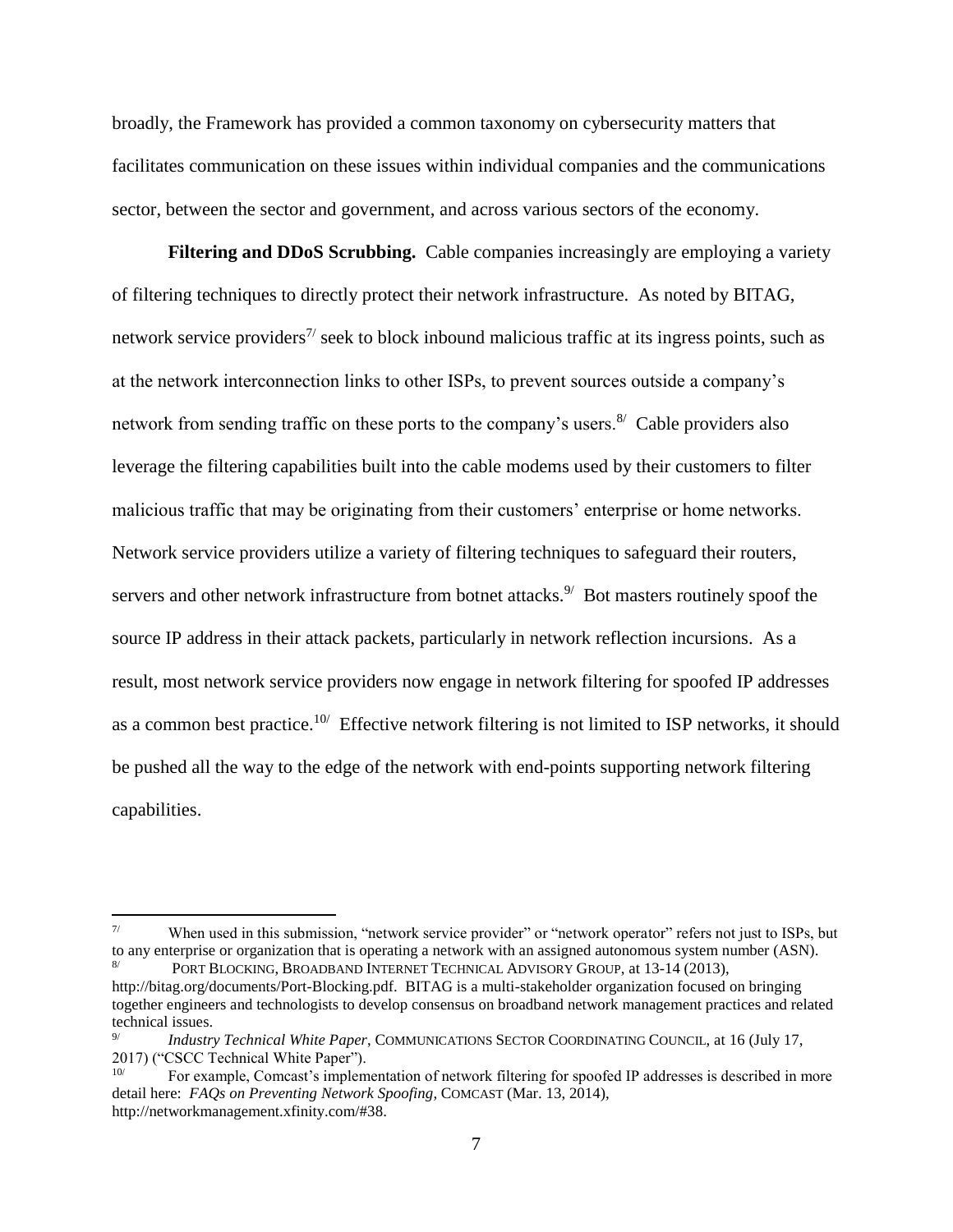Other techniques for filtering botnet traffic employed by cable broadband providers include Access Control Lists (ACLs), traffic policing, black holing, and sink holing. These measures are commonly used to neutralize the command and control traffic for client-server botnets. They are, however, less effective against more advanced botnets taking advantage of P2P architecture, encryption, and/or techniques like fast flux DNS to further shield their command and control origins from detection. Fast flux is used by bot masters to disguise the servers being employed to launch attacks by utilizing a continuously-changing rotation of compromised hosts acting as proxies.<sup>11/</sup>

Cable broadband providers also have invested in DDoS scrubbing systems which can be activated to filter out attack traffic from good traffic. Botnet victim traffic is diverted through scrubbers "on-demand" and then placed back onto the provider's network for transmission to its intended destination. Network service providers will use a combination of in-house scrubbing systems, third party scrubbing systems, and on-demand scrubbing capacity through contracts with third-party DDoS mitigation providers.<sup>12/</sup> The availability of incremental scrubbing capacity on the open market is critical because network service providers will not always have sufficient capacity to scrub all compromised traffic associated with high-volume attacks. Some cable broadband providers also may take advantage of the Flowspec<sup>13/</sup> capabilities of the Border Gateway Protocol (BGP) to dynamically filter readily identifiable compromised traffic flowing through network routers. Through Flowspec, BGP updates can be submitted and withdrawn expeditiously, thereby enabling faster mitigation and minimizing diversion of network traffic.

<sup>&</sup>lt;sup>11/</sup> CSCC Technical White Paper at 16.

<sup>12/</sup> *Id.* at 16-17.

<sup>13/</sup> *Id.* at 17; Leonardo Serodio, *Traffic Diversion Techniques for DDoS Mitigation using BGP Flowspec* (May 2013), https://nanog.org/sites/default/files/wed.general.trafficdiversion.serodio.10.pdf.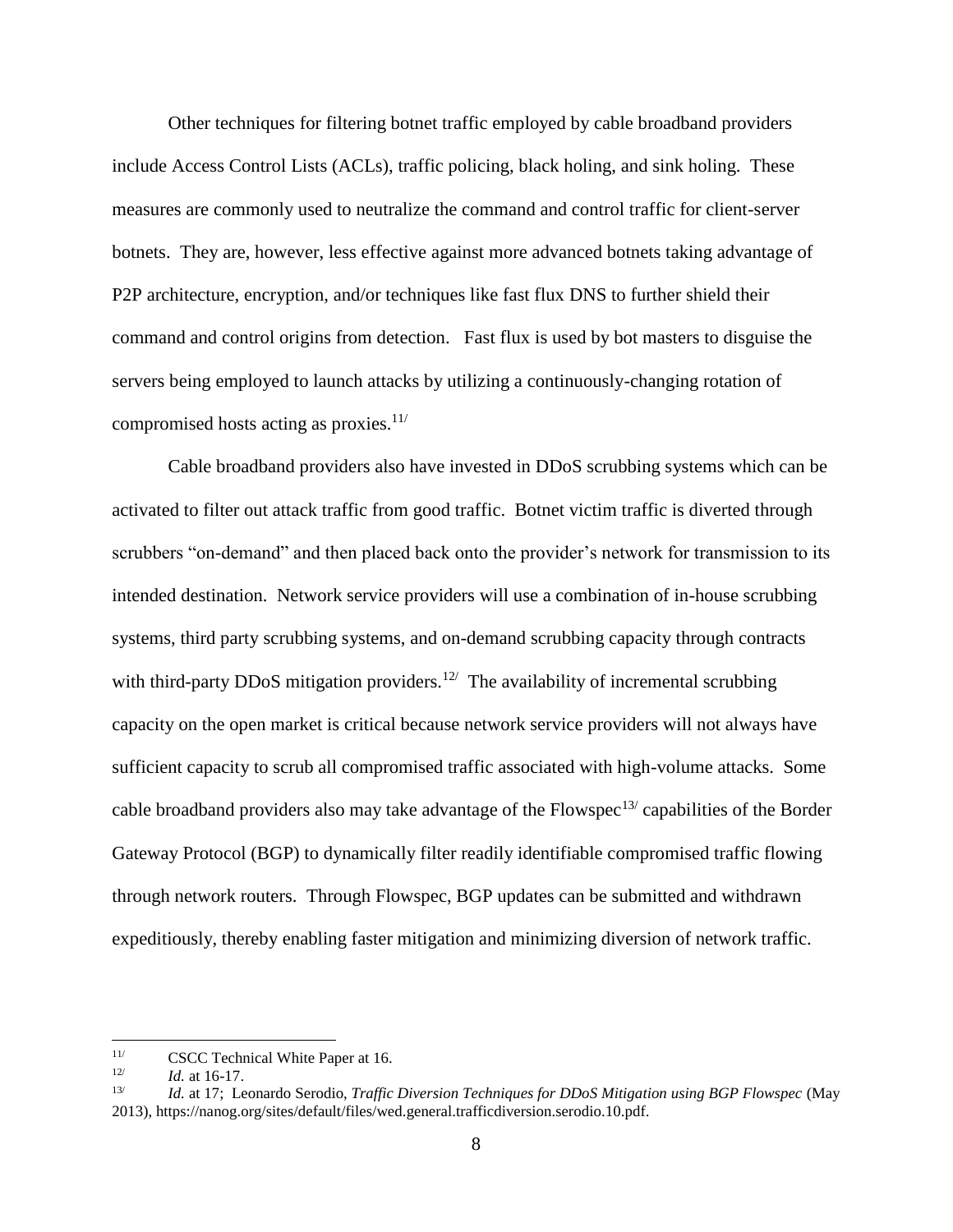**System Design and Operation**. Cable broadband providers employ numerous system design techniques to enable their systems to withstand attacks from, and damage caused by, malware, viruses, bots, and other cyber threats. For instance, they design their infrastructure to have spare capacity, redundant links, and redundant servers in order to have the ability to reroute traffic away from infrastructure that might be subject to a DDoS attack or under control of a botnet. Cable broadband providers have invested in network sensors, threat intelligencegathering capabilities, and internal cybersecurity forensics, facilitating pattern-based detection and other threat-monitoring measures. These capabilities help repel sophisticated cyber incursions, including volumetric DDoS attacks.

Some cable broadband providers have deployed advanced inline security features that protect Internet-connected devices on the home network from online threats.<sup>14/</sup> Network architecture advancements made possible by Software Defined Network (SDN) capabilities and the use of automated machine-to-machine (M2M) sharing of cyber threat indicators could make it technically viable for network operators to automate the coordination of their botnet mitigations and reduce the response time to when a malicious bot is detected on a network or a botnet is initiating an attack.

For malicious traffic emanating from customer endpoints, cable broadband networks are designed to effectuate the key recommendations in the voluntary Anti-Bot Code of Conduct for Internet Service Providers (ABC for ISPs).<sup>15/</sup> These include identifying and detecting botnet activity in the ISP's network to determine potential bot infections on end-user devices; notifying end-users of suspected bot infections; providing remediation information to end-users to address and resolve bot infections; and collaborating with other ISPs regarding the source and methods

 $14/$ 

<sup>14/</sup> *See e.g.*, ARRIS SURFboard, http://www.arris.com/surfboard/mcafee/ (last visited July 28, 2017).<br>15/ **ARCs For ISPs** M<sup>3</sup>A AWG, https://www.m3aawg.org/abcs-for-ISP-code (last visited July 28, 2017).

<sup>15/</sup> *ABCs For ISPs*, M<sup>3</sup>AAWG, https://www.m3aawg.org/abcs-for-ISP-code (last visited July 28, 2017).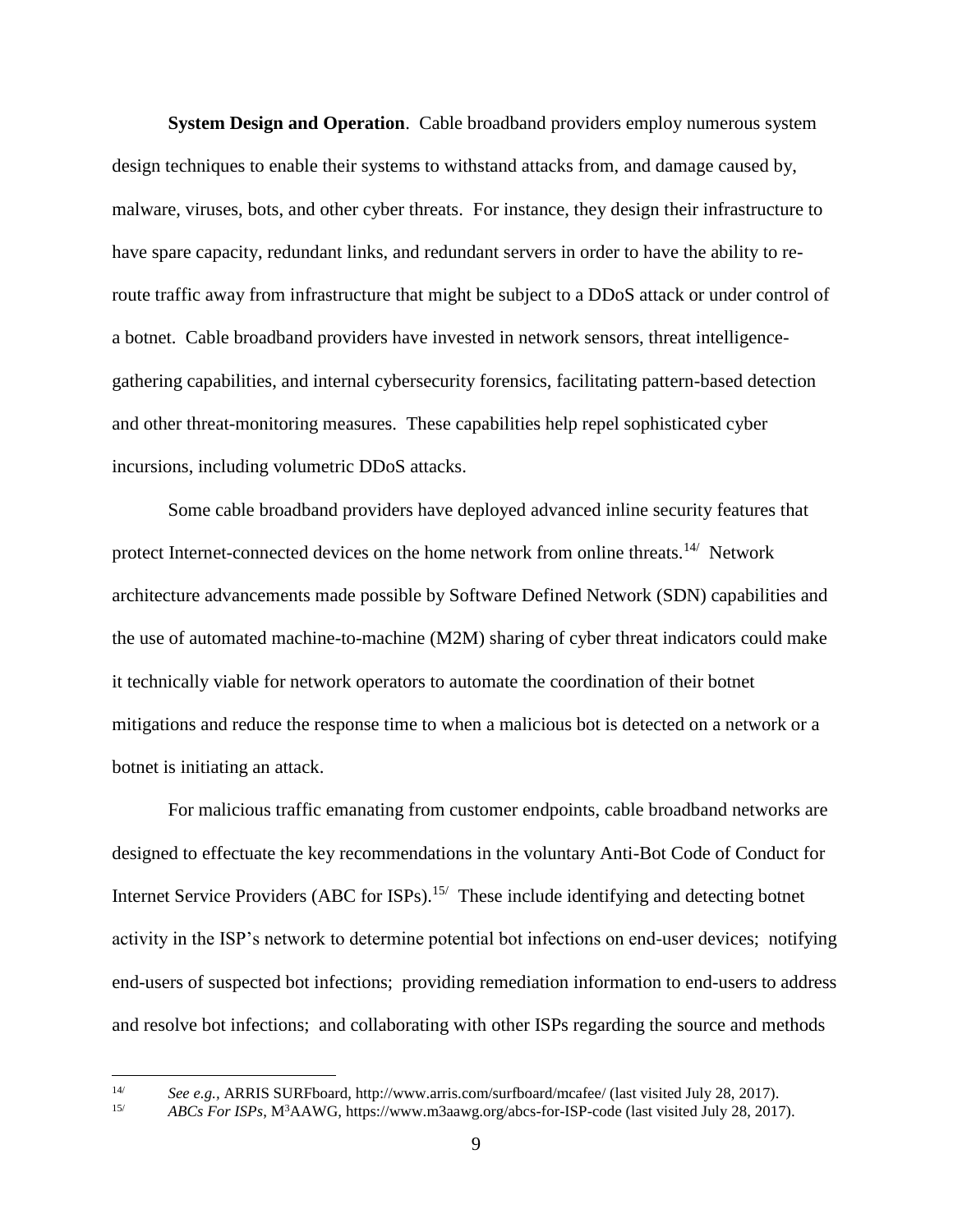of attack and key mitigation and remediation tools. In addition, cable operators push automated, secure updates to company-provided customer premises equipment (CPE, *e.g*., cable modems and home gateways) using the DOCSIS 3.1 Security Standard,<sup>16/</sup> which helps guarantee that CPE receives timely updates from trusted sources.

Cable operators and other ISPs also are exploring ways to leverage the features of SDNs to help mitigate attacks from botnets. SDNs provide the capability to dynamically create overlay networks.<sup>17/</sup> In tandem with other network partitioning techniques, SDNs offer the capability to dynamically create virtual lanes for different IP-based services. Under this approach, network service providers and IoT device makers can work together to develop end-to-end virtual lanes from the IoT device through the network to the cloud-based IoT service platform. These virtual lanes provide the capability to prevent an IoT device from becoming compromised by restricting its ability to communicate with unauthorized endpoints, thereby reducing its capacity to be employed as a client in a DDoS or botnet attack.<sup>18/</sup>

Cable operators are working with the Messaging, Malware and Mobile Anti-Abuse Working Group ( $M<sup>3</sup>AAWG$ ) to develop an application program interface (API), data storage, and open source reference implementation to enable network service providers to share DDoS threat indicators for the purpose of identifying sources of DDoS attack traffic. The  $M<sup>3</sup>AAWG$ approach allows network service providers to share the source IP addresses for the inbound IP flows that their DDoS detection systems identify in an anonymous fashion with the network on which the DDoS attack originated, allowing network operators to clean up the sources of DDoS

<sup>16/</sup> *DOCSIS 3.1 Security Specification*, CABLELABS, https://apps.cablelabs.com/specification/CM-SP-SECv3.1 (last visited July 28, 2017).

<sup>&</sup>lt;sup>17/</sup> *See* CSCC Technical White Paper at 19.<br><sup>18/</sup> See id. at 19.20

See id. at 19-20.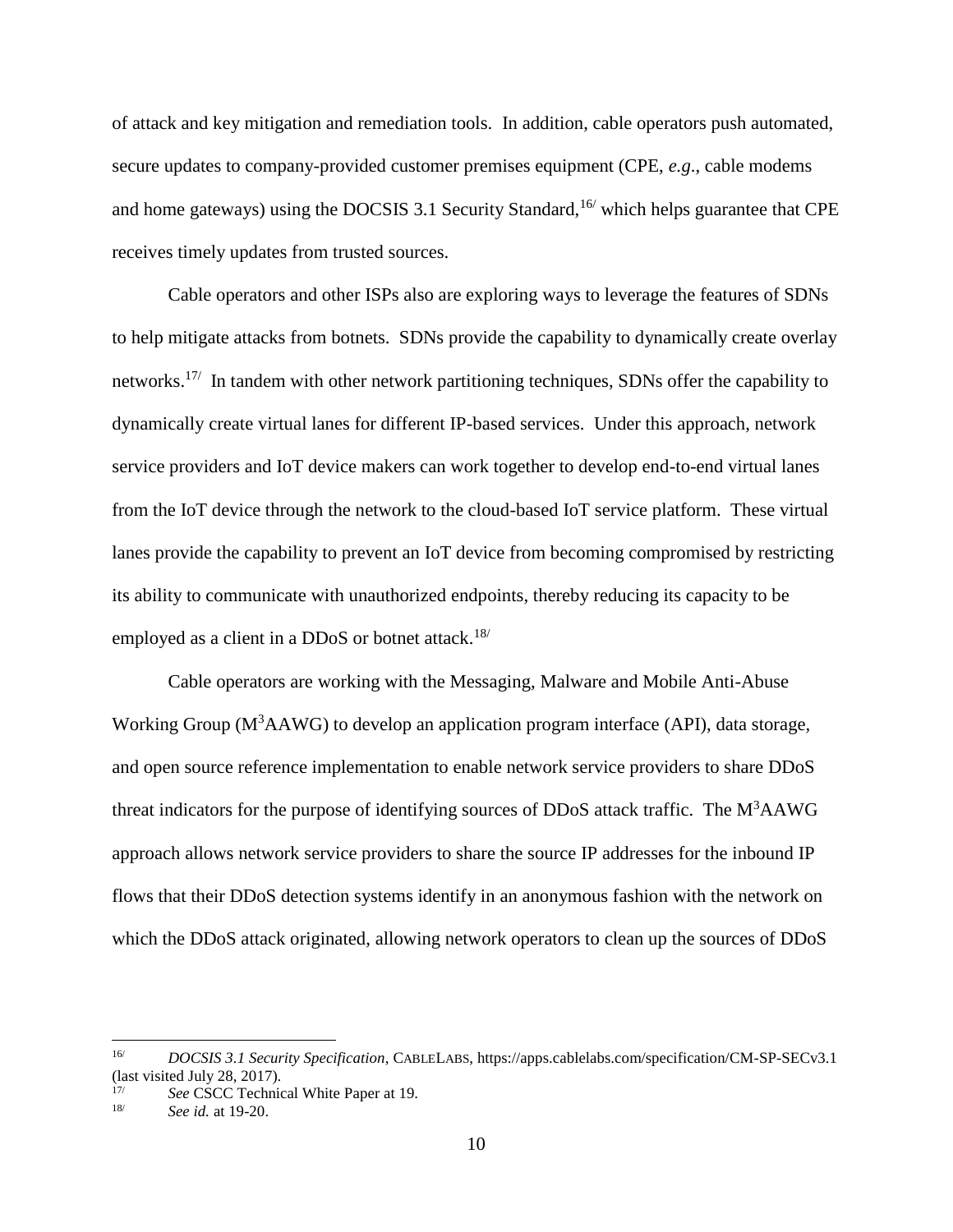attack traffic.<sup>19/</sup> Cable operators also are supporting the Internet Engineering Task Force's (IETF) DDoS Open Threat Signaling  $(DOTS)^{20/2}$  working group that is a developing a protocol for DDoS mitigation platforms to exchange data.

**Customer Tools and Programs.** NCTA's members offer their customers – both residential and enterprise – services and resources that deter botnet threats, alert customers to botnet attacks that occur, provide notifications to customers with infected devices, and offer assistance with remediation. For instance, Comcast provides the Norton Security Suite at no charge to Xfinity internet service customers;<sup>21/</sup> Charter offers its Internet customers a free Security Suite<sup>22/</sup> and AntiBot Scanner;<sup>23/</sup> Cox provides McAfee at no charge as part of the Cox Security Suite Plus available to all Cox High Speed Internet customers;<sup>24/</sup> and Altice USA provides its broadband service customers with McAfee or Panda Antivirus offerings at no additional charge.<sup>25/</sup> In addition, Comcast has recently launched a service – the Xfinity xFi system – that enables users to create a base station in the home to connect and control users' iPads, smart appliances, and other IoT devices, as well as defend against phishing and malware.<sup>26/</sup> Cable operators also conduct consumer awareness and outreach, providing

 $\overline{a}$ 

25/ *About Internet protection powered by McAfee®*, OPTIMUM,

http://optimum.custhelp.com/app/answers/detail/a\_id/3720/kw/anti-

<sup>&</sup>lt;sup>19/</sup> *See id.* at 20-21.<br><sup>20/</sup> *DDoS Open Thr.* 

<sup>20/</sup> *DDoS Open Threat Signaling (dots)*, IETF[, https://datatracker.ietf.org/wg/dots/about/](https://datatracker.ietf.org/wg/dots/about/) (last visited July 28,  $2017$ ).

<sup>21/</sup> *Norton Security Suite for PC*, CONSTANT GUARD, http://constantguard.xfinity.com/products-andservices/norton-security-suite/(last visited July 28, 2017).

<sup>22/</sup> *Security Suite: Information and Support*, SPECTRUM, http://www.spectrum.net/support/internet/securitysuite-information-and-support/ (last visited July 28, 2017).

<sup>23/</sup> *Security Suite: AntiBot Scanner*, SPECTRUM, http://www.spectrum.net/support/internet/antibot-scanner/ (last visited July 28, 2017).

<sup>24/</sup> *Cox Security Suite Plus powered by McAfee®,* COX, https://www.cox.com/residential/support/internet/coxsecurity-suite-plus.html (last visited July 28, 2017).

virus/related/1/session/L2F2LzEvdGltZS8xNDk5ODA0MTExL3NpZC80UVJRT2xubg%3D%3D (last visited July 28, 2017); *Panda Antivirus*, SUDDENLINK, http://help.suddenlink.com/internet/Pages/PandaAntivirus.aspx (last visited July 28, 2017).<br> $\frac{26}{1000}$  Depa Neg G

<sup>26/</sup> Dong Ngo, *Comcast launches Xfinity xFi, turning gateways into Wi-Fi systems*, CNET (May 7, 2017), https://www.cnet.com/news/comcast-launches-xfinity-xfi/ (last visited July 28, 2017).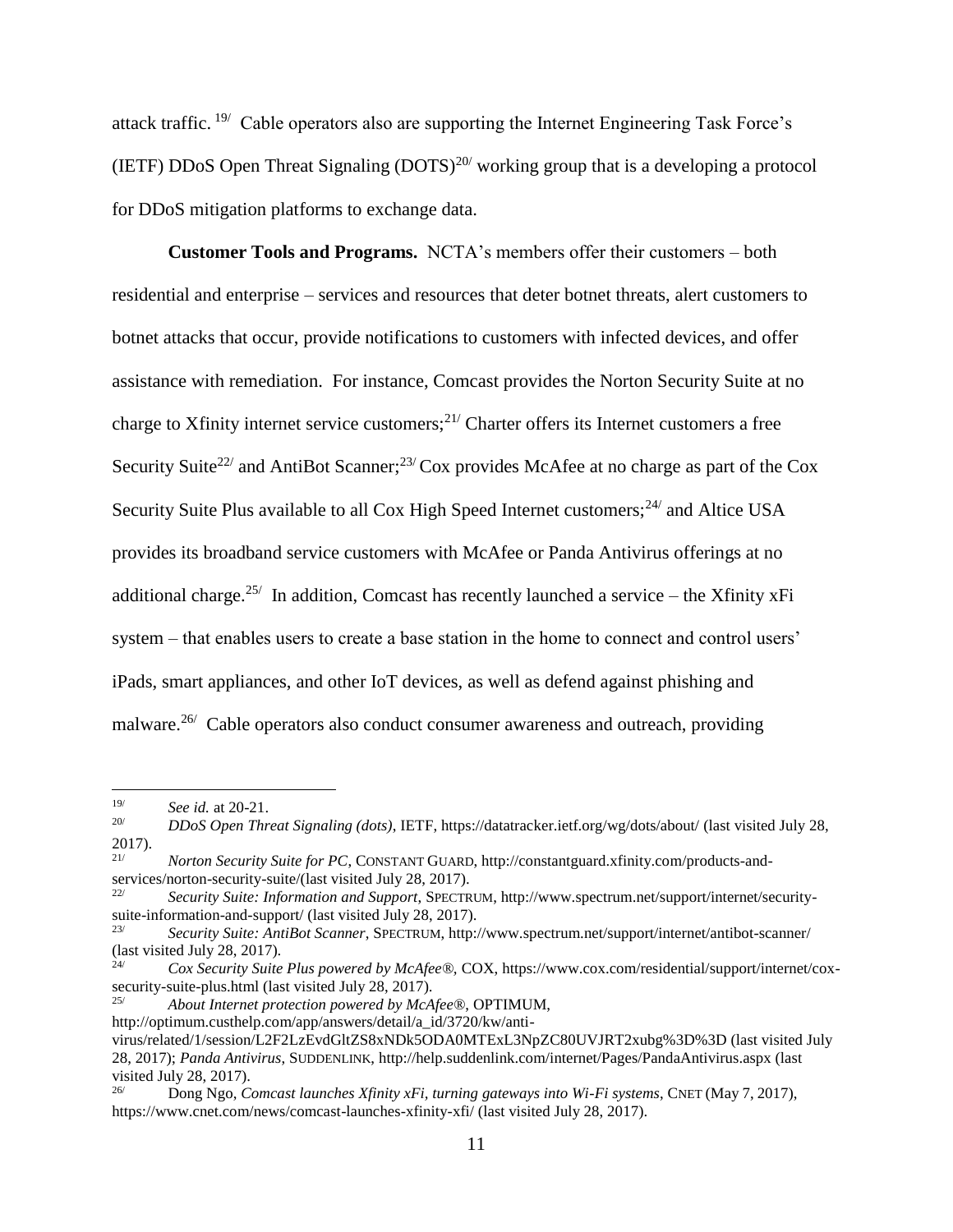customers with online security and safety resources via email, engaging in community events, and reaching out to blogs and newspapers with tips and information.

While the Internet of Things promises to add billions of connected devices to the Internet,  $27/$  the immense benefits of this transformation could be undermined by security concerns. NCTA members are developing new products to leverage ubiquitous computing and low power sensors. Many cable operators offer Internet-powered security and home monitoring systems to their customers.<sup>28/</sup> Cable operators also have created customer support programs to educate consumers about cyber threats, including botnets. Comcast has a dedicated Customer Security Assurance group to answer questions from customers about cybersecurity, consisting of nearly 100 trained professionals who offer support at no additional cost to Xfinity Internet customers. This group averages approximately 100,000 inbound/outbound calls every month.

# <span id="page-13-0"></span>**B. Cable ISPs Are at the Forefront of Various Industry Organizations to Address Botnet Threats**

Industry-led, multi-stakeholder organizations are critical in the ongoing battle to mitigate botnet attacks and strengthen the cybersecurity of critical infrastructure. Cable ISPs participate in a variety of organizations that engage in cybersecurity work, including CSRIC,  $M<sup>3</sup>AAWG$ , IETF, and the BITAG. These industry-driven forums foster collaboration and initiatives among Internet stakeholders on a wide array of leading-edge cybersecurity best practices, including improving detection, mitigation and remediation of botnet attacks, domain name security, and Internet routing protection.

<sup>27/</sup> *Internet of Things will Deliver \$1.9 Trillion Boost To Supply Chain and Logistics Operations,* CISCO.COM, (Apr. 15, 2015), at http://newsroom.cisco.com/release/1621819/Internet-Of-Things-Will-Deliver-1-9-Trillion-Boost-To-Supply-Chain-And-Logistics-Operations (estimating that more than 50 billion devices will be connected to the Internet by 2020 compared to 15 billion in 2015).<br><sup>28/</sup><br>See a.g. *Vinity Hame* COMOAST, http://

<sup>28/</sup> *See, e.g. Xfinity Home,* COMCAST, http://www.xfinity.com/home-security (last visited July 28, 2017).; *Cox Homelife,* COX, http://www.cox.com/residential/homelife.cox (last visited July 28, 2017).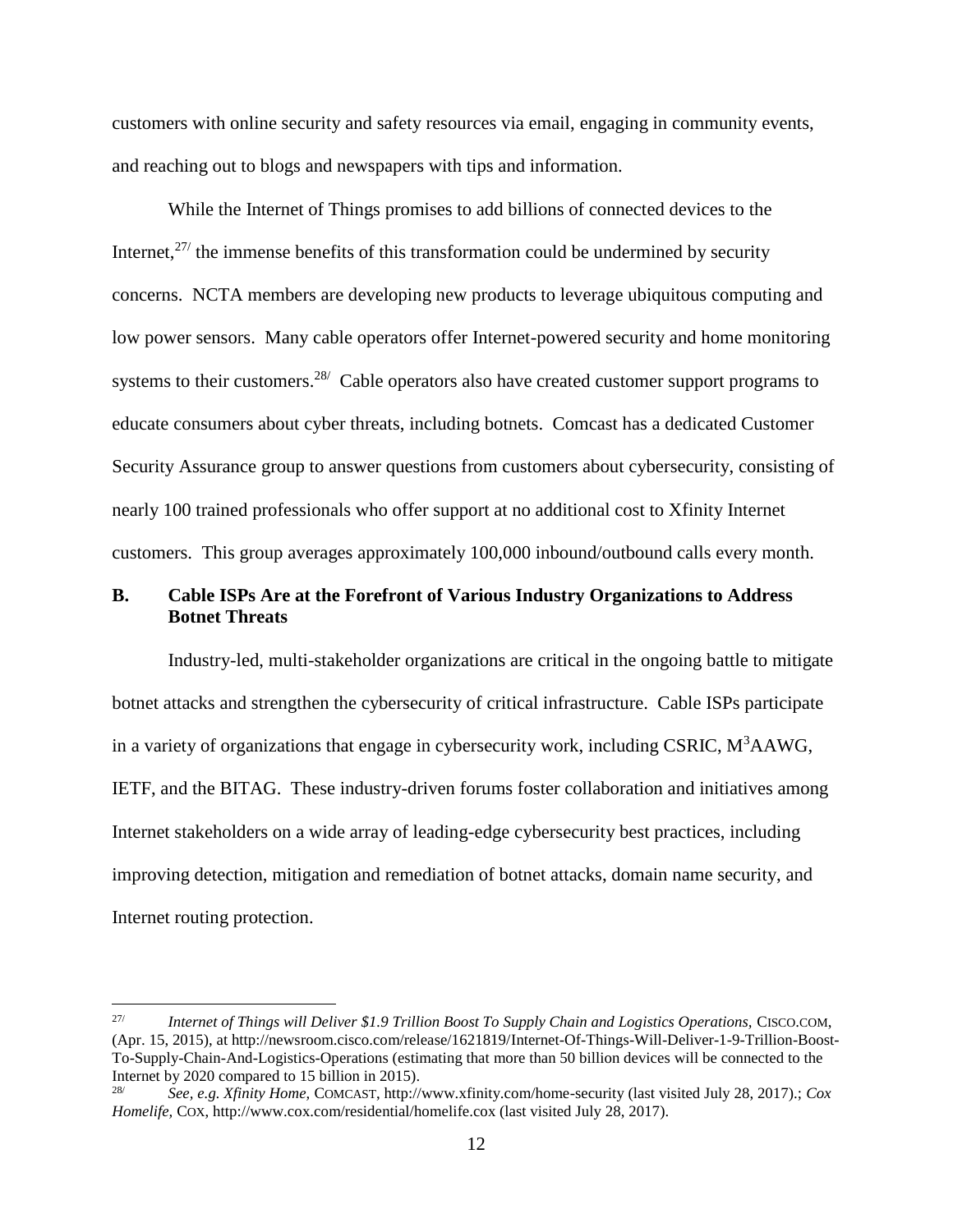NCTA member companies played a key role in compiling  $M<sup>3</sup>AAWG$ 's report on *Common Best Practices for Mitigating Large Scale Bot Infections in Residential Networks*, *29/* which is utilized across the communications industry as a common platform for building a network malware management strategy.  $M<sup>3</sup>AAWG$  has been particularly active in developing voluntary practices that serve as a framework for botnet remediation, drawing from technical experts, researchers, and policy specialists from a broad base of ISPs, software companies, network equipment vendors and other key technology providers, academia and stakeholder organizations.30/

ISPs have long worked together to mitigate the impact of malware and botnets on the Internet ecosystem. Through the FCC's CSRIC III Working Group (WG) 7, cable ISPs helped develop and implement an Anti-Bot Code of Conduct, a voluntary, industry-driven effort to reduce malware activity.<sup>31/</sup> Cable industry engineers in network operations and management also have worked on botnet-related initiatives with the Quality and Reliability Committee of the Institute for Electrical and Electronics Engineers (IEEE), and the IETF. Cable industry technical personnel developed a seminal memorandum for IETF addressing bot remediation issues for  $ISPs.$ <sup>32/</sup> IETF contributed to the development of DNS authentication technologies like DNSSec and the BGP secure routing protocols. More recently, IETF released a paper summarizing a

<sup>29/</sup> Nirmal Mody, Michael O'Reirdan, Sam Masiello, and Jason Zebek, *Common Best Practices for Mitigating Large Scale Bot Infections in Residential Networks,* MESSAGING MALWARE MOBILE ANTI-ABUSE WORKING GROUP (July 2009) (*"Best Practices Report"*).

<sup>30/</sup> *See, e.g. Best Practices Report*; M<sup>3</sup>AAWG Comments on "Cybersecurity, Innovation and the Internet Economy June 2011," (July 2011),

http://www.maawg.org/sites/maawg/files/news/MAAWG\_DoC\_Internet\_Task\_Force-2011-08.pdf; *see also MAAWG Published Documents,* M<sup>3</sup>AAWG, <http://www.maawg.org/published-documents> (last visited Sept. 26,  $2014$ ).

<sup>31/</sup> *See* CSRIC III Working Group 7 Final Report, *U.S. Anti-Bot Code of Conduct for Internet Service Providers (ISPs)* (March 2012), http://transition.fcc.gov/bureaus/pshs/advisory/csric3/CSRIC-III-WG7-Final-ReportFinal.pdf.

<sup>32/</sup> Jason Livingood, Nirmal Mody, and Mike O'Reirdan, *Recommendations for the Remediation of Bots in ISP Networks* (March 2012), https://tools.ietf.org/html/rfc6561.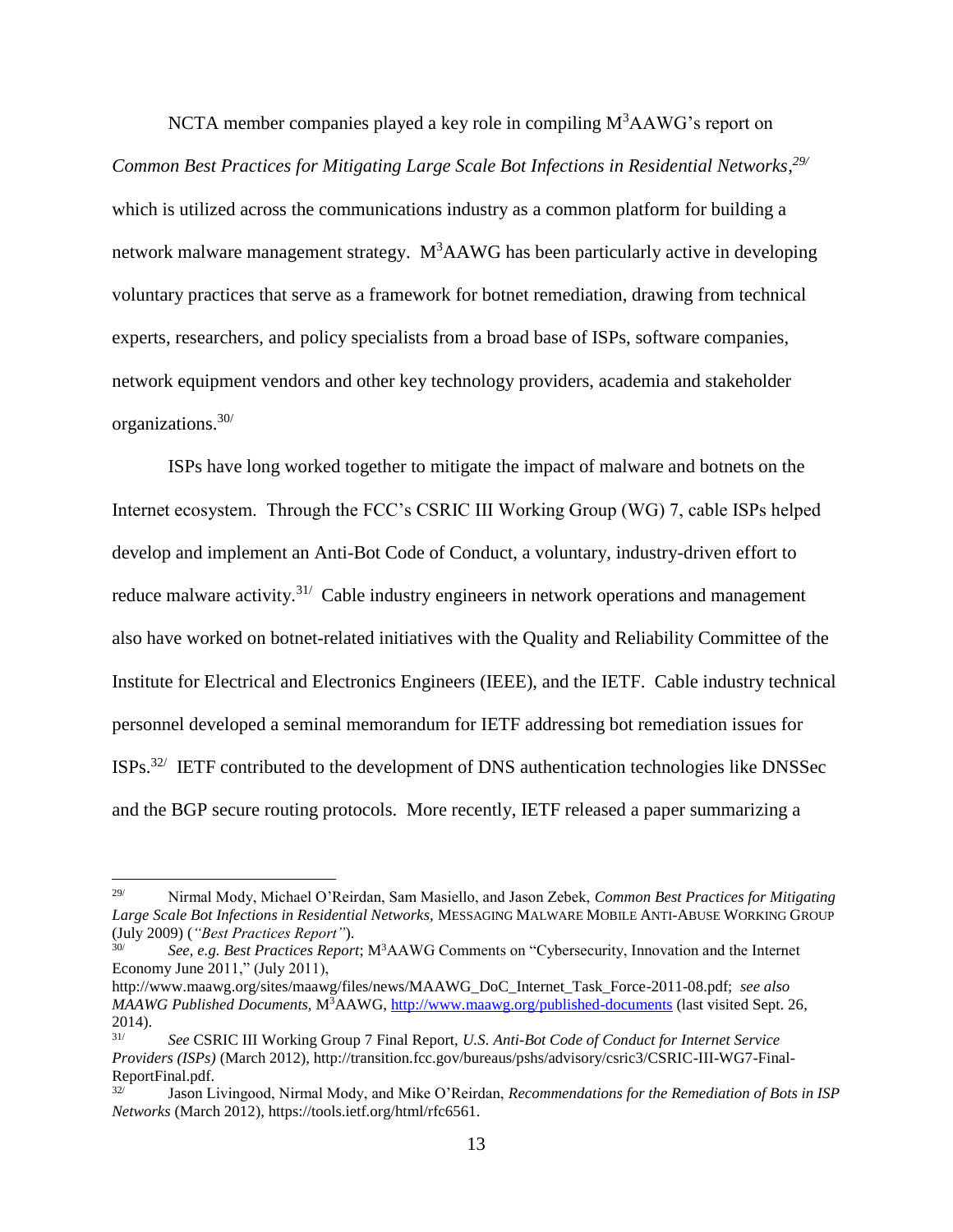workshop on attack response, which included a discussion on effectively and safely scaling responses to botnet and DDoS attacks.<sup>33/</sup>

The cable industry also participated in the development of the BITAG recommendations on the security of IoT devices.<sup>34/</sup> The BITAG report provides guidelines to improve the security and privacy of IoT devices and minimize the costs associated with the collateral damage that would otherwise affect end users and ISPs. The report found that cybersecurity increasingly depends upon providing continuous security and automated software updates to Internetconnected devices, including IoT devices.

The cable industry's research and development consortium, CableLabs, is devoting substantial resources to cybersecurity research and innovation to support the continued growth in broadband services and products. It has a long history of securing devices within and beyond the cable industry, using a public key infrastructure  $(PKI)$ .<sup>35/</sup> Leveraging this expertise, CableLabs is working to enhance IoT security through standards bodies and industry working groups including the Open Connectivity Foundation in such areas as device identity, authentication, authorization, delivery of software updates, and managing the complexities of device life cycles.

*Services,* KYRIO, http://www.kyrio.com/security-services/ (last visited July 28, 2017). Through Kyrio, CableLabs also provides electric utilities with a managed PKI service that ensures device security for "smart grid" and specifically, automated demand response. *See OpenADR and Cyber Security*, OpenADR,

 $33/$ 33/ K. Moriarty and M. Ford, *Coordinating Attack Response at Internet Scale (CARIS) Workshop Report* (March 2017), https://tools.ietf.org/html/rfc8073.

<sup>34/</sup> *Internet of Things (IOT) Security and Privacy Recommendations*, Broadband Internet Technical Advisory Group (November 2016), https://www.bitag.org/documents/BITAG\_Report\_-

\_Internet\_of\_Things\_(IoT)\_Security\_and\_Privacy\_Recommendations.pdf ("BITAG Report"). 35/

Since 1999, CableLabs has managed the specifications that require embedding digital certificates into cable devices, including cable modems, VoIP terminals, CableCARDs, and Uni-Directional Cable Products (UDCPs), at the time of manufacture. The certificates provide the basis for data confidentiality, content integrity, and hardware authentication. In addition, CableLabs, through its subsidiary – "Kyrio" – manages the PKI that issues the embedded digital certificates to cable device manufacturers. *See Security*

http://www.openadr.org/cyber-security (last visited July 28, 2017). Kyrio provides a similar managed PKI service to the Wi-Fi Alliance to secure "Passpoint" certified hotspots. *See Certificate Authority Vendors*, Wi-Fi Alliance, http://www.wi-fi.org/certification/certificate-authority-vendors (last visited July 28, 2017). To date, Kyrio has issued over 400 million device certificates off of the CableLabs PKI. *See*

*Security Services,* KYRIO, http://www.kyrio.com/security-services/ (last visited July 28).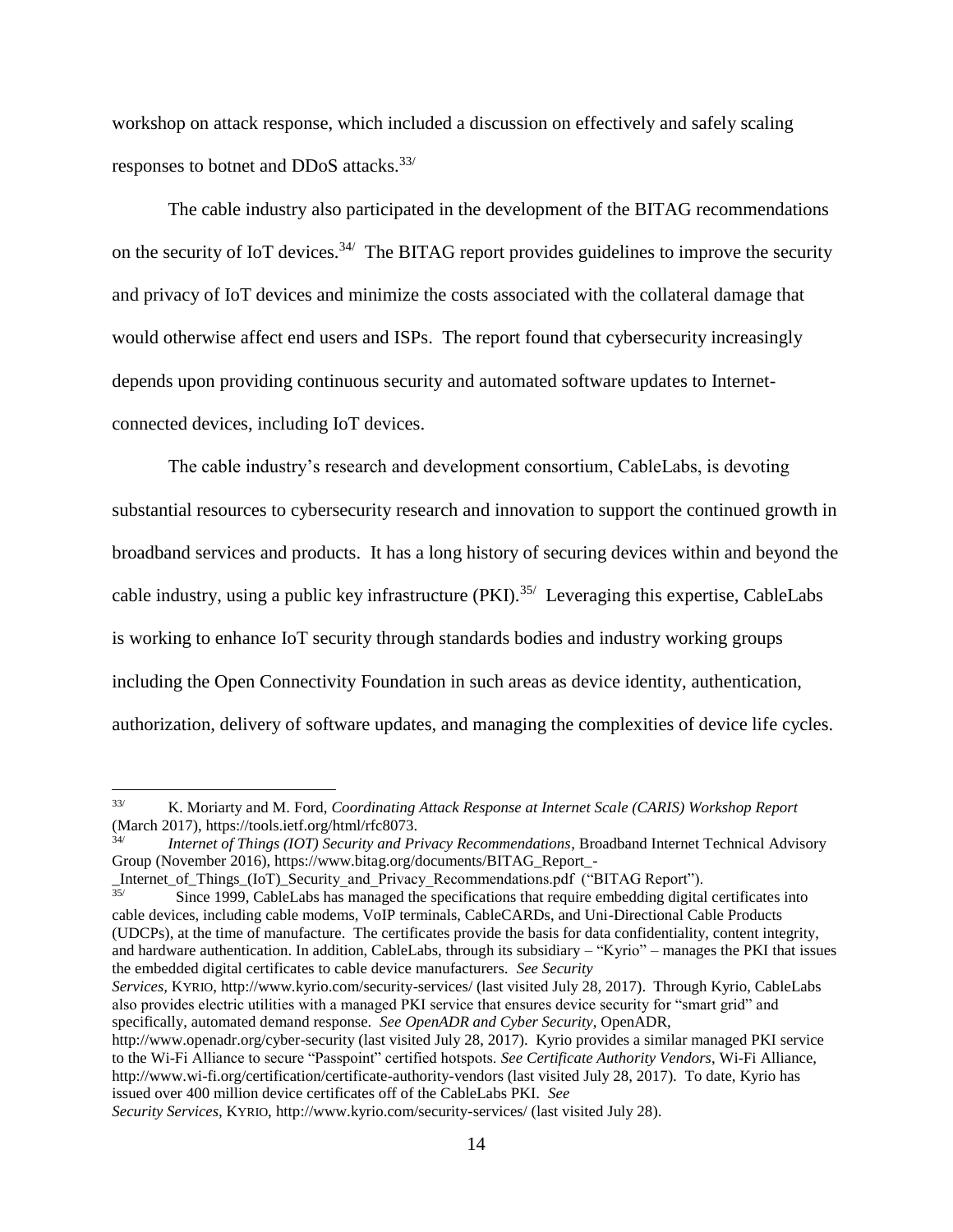Building on the cable industry's experience and the work of BITAG and other industry and government stakeholders, CableLabs developed and recently released a white paper, entitled "A Vision for Secure IoT." <sup>36/</sup> NCTA's Cybersecurity Working Group, which provides a forum for cable operators to discuss cybersecurity issues and share information and best practices, recently created a subgroup to focus solely on IoT security. Cable operators also participate in other groups addressing IoT security issues, including the Society of Cable Telecommunications Engineers (SCTE), IEEE, and the Alliance for Telecommunications Industry Solutions (ATIS).<sup>37/</sup>

Industry-led initiatives are underway to improve automated cyber threat information sharing. NCTA and its members were heavily involved in the development of the CSRIC V WG5 report that provided a series of recommendations to foster greater cybersecurity information sharing among communications sector companies.<sup>38/</sup> Those recommendations were informed by several information sharing use cases, including the Qakbot botnet. The report also highlighted some of the continuing challenges associated with ensuring that information sharing practices and protocols provide real-time, value-added benefits to companies combatting cyber threats such as botnets, particularly when it comes to integrating shared information into the operation of security tools and active defense measures:

Quality of data and relevance to use cases also can be an impediment to fruitful information sharing. . . . The timeliness, scale or capacity, and integration of the information into various security tools also create technical challenges. Production of

<sup>36/</sup> *A Vision for Secure IoT,* CABLELABS (Summer 2017), http://www.cablelabs.com/vision-secure-iot/. This paper details the technical goals of an industry-led approach to IoT device security, as well as the governance goals of the development organization. The paper recommends that such an undertaking address such key issues as: (i) device identity; (ii) authentication, authorization, and accountability (onboarding); (iii) confidentiality; (iv) integrity; (v) availability; (vi) lifecycle management; and (vii) future (upgradable) security.

Since 2011, Comcast and the University of Connecticut have teamed up on a number of special projects centered on hardware security and the need for a more holistic approach to addressing the evolving challenges of cybersecurity, including the problems associated with botnets and DDoS attacks. In 2014, Comcast expanded its relationship with the University of Connecticut by establishing the Comcast Center of Excellence for Security Innovation, a dedicated security innovation laboratory aimed at provide training and education for the next generation of cyber professionals and developing cutting-edge security technologies, practices, and processes.

<sup>38/</sup> WORKING GROUP 5: CYBER SECURITY INFORMATION SHARING, COMMUNICATIONS SECURITY, RELIABILITY, AND INTEROPERABILITY COUNCIL (March 2017).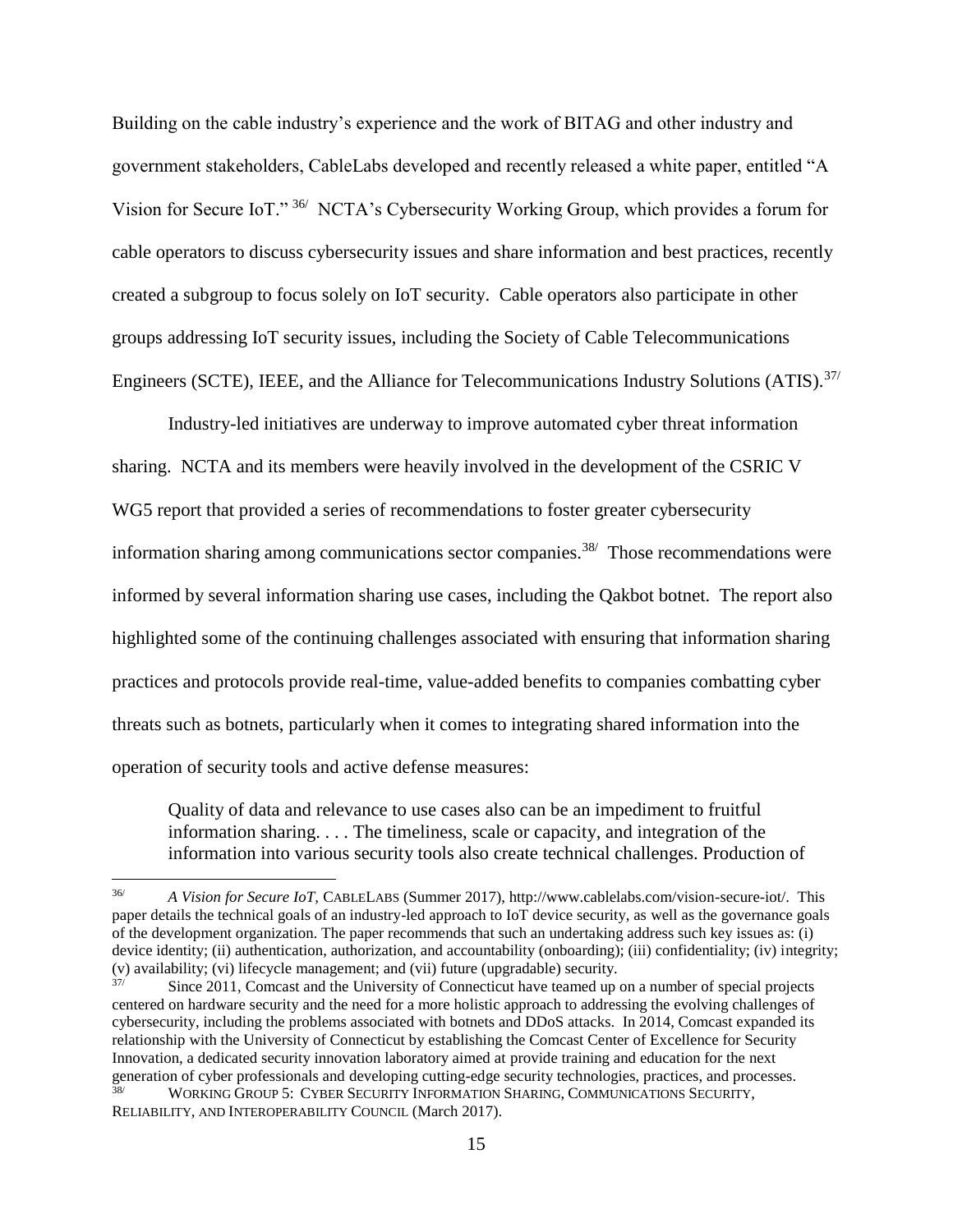refined intelligence can take time and may not enable real time protection. On the other end of the spectrum, quickly produced intelligence can be fraught with peril leading to false positives and other negative outcomes. Also there are scaling challenges as information is integrated into security tools. At scale, a firewall can be overwhelmed with rules to block literally thousands of IP addresses. Meanwhile the collective set of botnets has millions of IP addresses they cycle through daily. Finally integrating the data into an intrusion detection system or firewall can create additional challenges and further development work.<sup>39/</sup>

NCTA members continue to work to improve collaboration and coordination to reduce the response time to cyber threats and to ensure that shared threat information is both timely and targeted. The Cybersecurity Information Sharing Act (CISA), enacted in 2015, and the rollout of the DHS Automated Information Sharing (AIS) are helping to facilitate machine-to machine (M2M) initiatives. DHS' AIS platform also provides an opportunity to improve and enhance the timely and tailored sharing of cyber threat indicators to meet the needs of the recipient. $40/$ 

NTIA should continue to promote and support these types of public-private partnerships and inter-industry groups working on anti-botnet initiatives, incorporating input from all segments of the broadband ecosystem.

#### <span id="page-17-0"></span>II. **ANTI-BOTNET EFFORTS SHOULD ACCOUNT FOR EXISTING GAPS AND STEER RESOURCES AND EFFORTS AWAY FROM APPROACHES THAT HAVE BECOME OUTDATED OR INEFFECTIVE**

While the measures, practices, and collaboration initiatives discussed in Section I reflect a diverse array of Internet technologies and architectures, broader collaboration among stakeholders is needed, as cyber attacks have been observed and mapped to every layer of Internet protocols and against every category of participants in the ecosystem.<sup>41/</sup> The threat landscape is constantly changing, and there are gaps in the existing approaches. For example,

<sup>39/</sup> *Id.* at 16.

<sup>40/</sup> *Automated Indicator Sharing (AIS)*, DEPARTMENT OF HOMELAND SECURITY (June 21, 2016), https://www.dhs.gov/ais.

<sup>41/</sup> *CSRIC IV Working Group 4 Report* at 26; *see also id.*, Section 9.7, Cyber Ecosystem and Dependencies subgroup report at 321.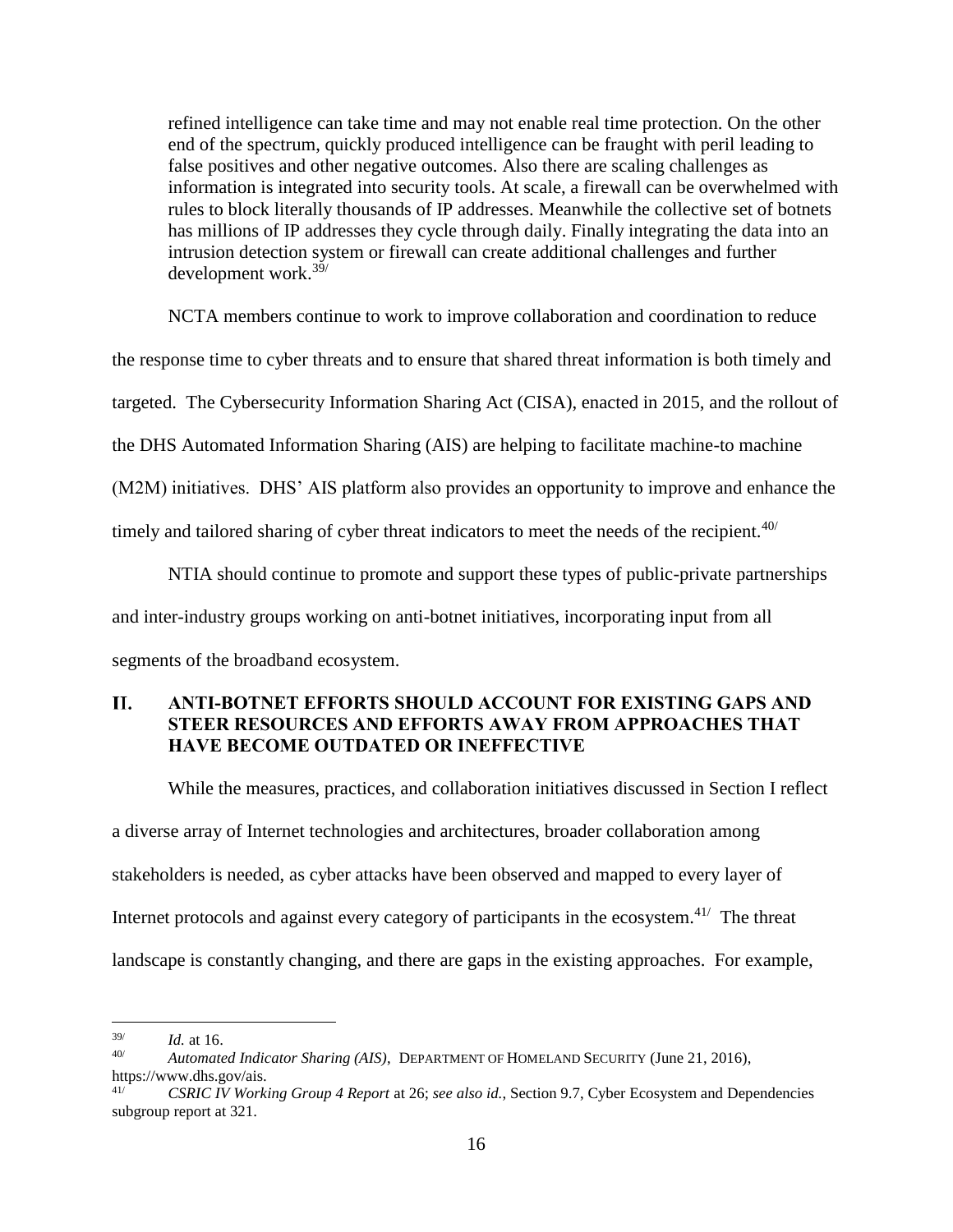while botnets and DDoS attacks used to employ attack vectors that relied primarily upon ISP networks, malicious actors increasingly are targeting cloud storage providers and hosting services, because these entities may have more available bandwidth and CPU to exploit and therefore make a better platform for launching attacks. The government's anti-botnet efforts should account for existing gaps and technical and operational challenges, and should move away from approaches that have proven to be outdated or no longer effective. Some key gaps and archaic practices are highlighted below.

*First*, the overwhelming majority of malicious botnet traffic aimed at targets in the United States originates outside our borders, making filtering close to the source impossible for U.S. companies to achieve alone. $42$  Effective filtering instead requires resource intensive cooperation and collaboration between governments and with international network operators and edge providers, cloud and hosting platforms, and other entities operating autonomous networks (enterprises, educational institutions, governments, organizations, etc.). Botnet takedowns similarly require careful coordination between many stakeholders across international borders. Moreover, due to the international nature of the threat, protecting against botnets requires that Internet-connected devices adhere to security standards at a global level, and not just on a country-by-country basis. Because botnets operate on a global scale and generally are launched from outside the United States, an international strategy and close coordination with foreign governments is essential.

*Second*, malicious cyber actors are continually adapting to changes in technology and developing new strategies and attack vectors to evade detection and circumvent defensive

<sup>42/</sup> *See supra* at n. 4. *See also The Impact of IP Access Control Lists on Firewalls & Routers – A business case for nextgen perimeter security,* TECHGUARD SECURITY (2012), https://bandurasystems.com/assets/files/Impact-of-ACLs-on-Routers\_Firewalls\_PoliWall\_Whitepaper1.pdf.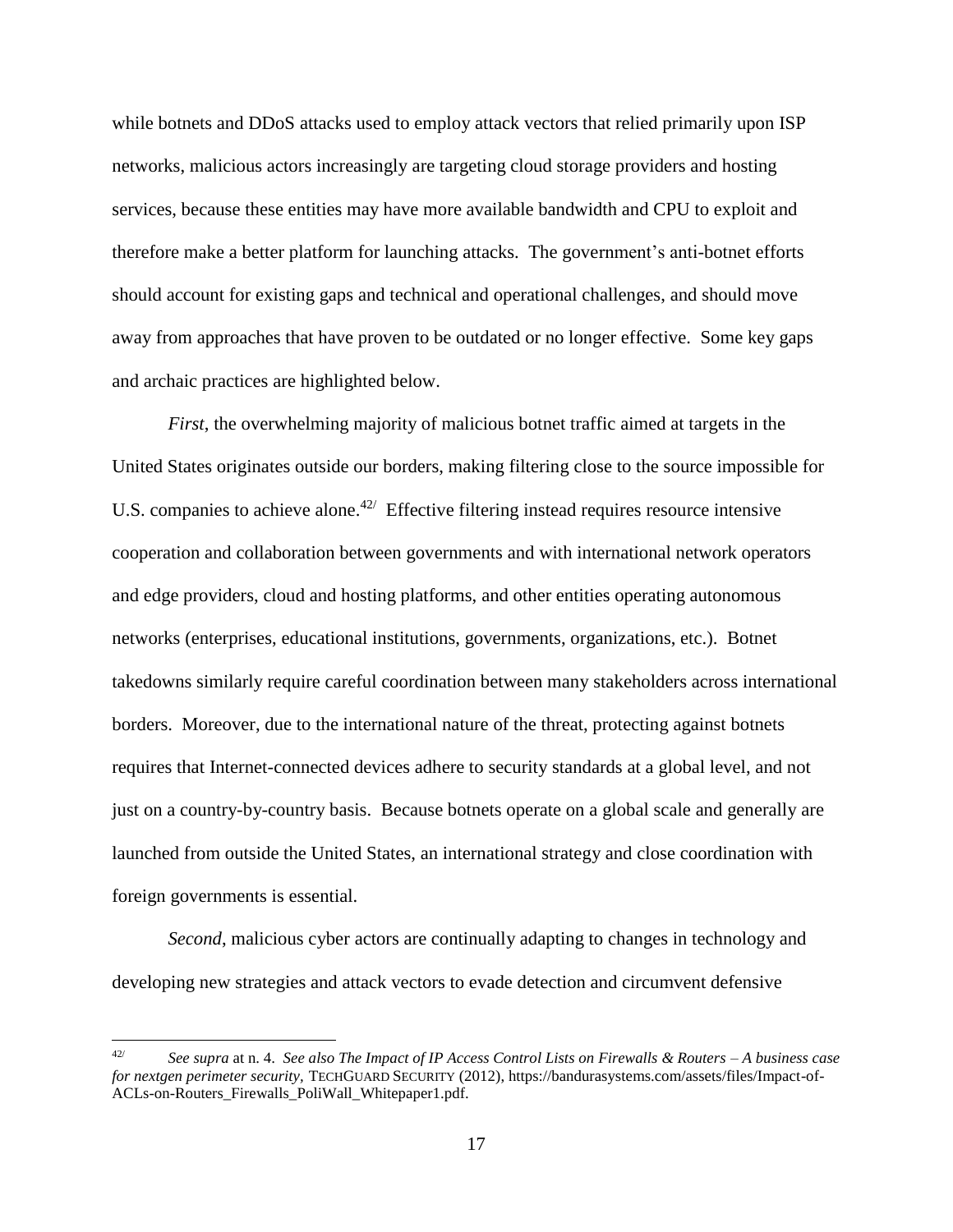measures. Their seemingly boundless capacity for innovation and adaptation presents a number of technical challenges. For example, botnets are now using P2P architectures to operate, making it harder to block the command and control traffic. Rather than conform to a conventional structure of a centralized control server and distributed client bots across the Internet, P2P bots can serve as both a command distribution server and a client which receives commands. Anti-botnet strategies and tools need to account for the multiplicity of command centers – and their ability to be disguised as clients – that P2P technology offers bot masters.

*Third*, there is diminished value in simply relying upon shared blacklists of suspect IP addresses or URLs as a mechanism for combatting botnets. The increased use of techniques such as fast flux DNS discussed earlier has emerged as a key method by which malicious actors and bot masters camouflage their architecture. By effectively hiding the devices and services executing malicious attacks from detection, fast flux makes severing a bot's contact with the command and control servers difficult or impossible to accomplish by IP address filtering alone.

In 2008, the Internet Corporation for Assigned Names and Numbers (ICANN) Security and Stability Advisory Committee (SSAC) released a security advisory setting forth mitigation recommendations that help neutralize fast flux DNS techniques.<sup>43/</sup> Included in the SSAC findings was a recommendation encouraging ICANN, registries, and registrars to consider the fast flux mitigation practices in the advisory. Since then, advancements in machine learning have been applied to detecting botnets using fast flux-like techniques to obfuscate their infrastructure, thereby facilitating automation and integration into botnet detection systems.<sup>44/</sup>

However, fast flux DNS exposes just one of the flaws associated with over-reliance on blacklists. Botnets often do not have a static IP address, and most ISPs use dynamic IP

<sup>43/</sup> *See* CSCC Technical White Paper at 24; *SAC 025 SSAC Advisory on Fast Flux Hosting and DNS*, SSAC (March 2008), https://www.icann.org/en/system/files/files/sac-025-en.pdf.

See CSCC Technical White Paper at 25.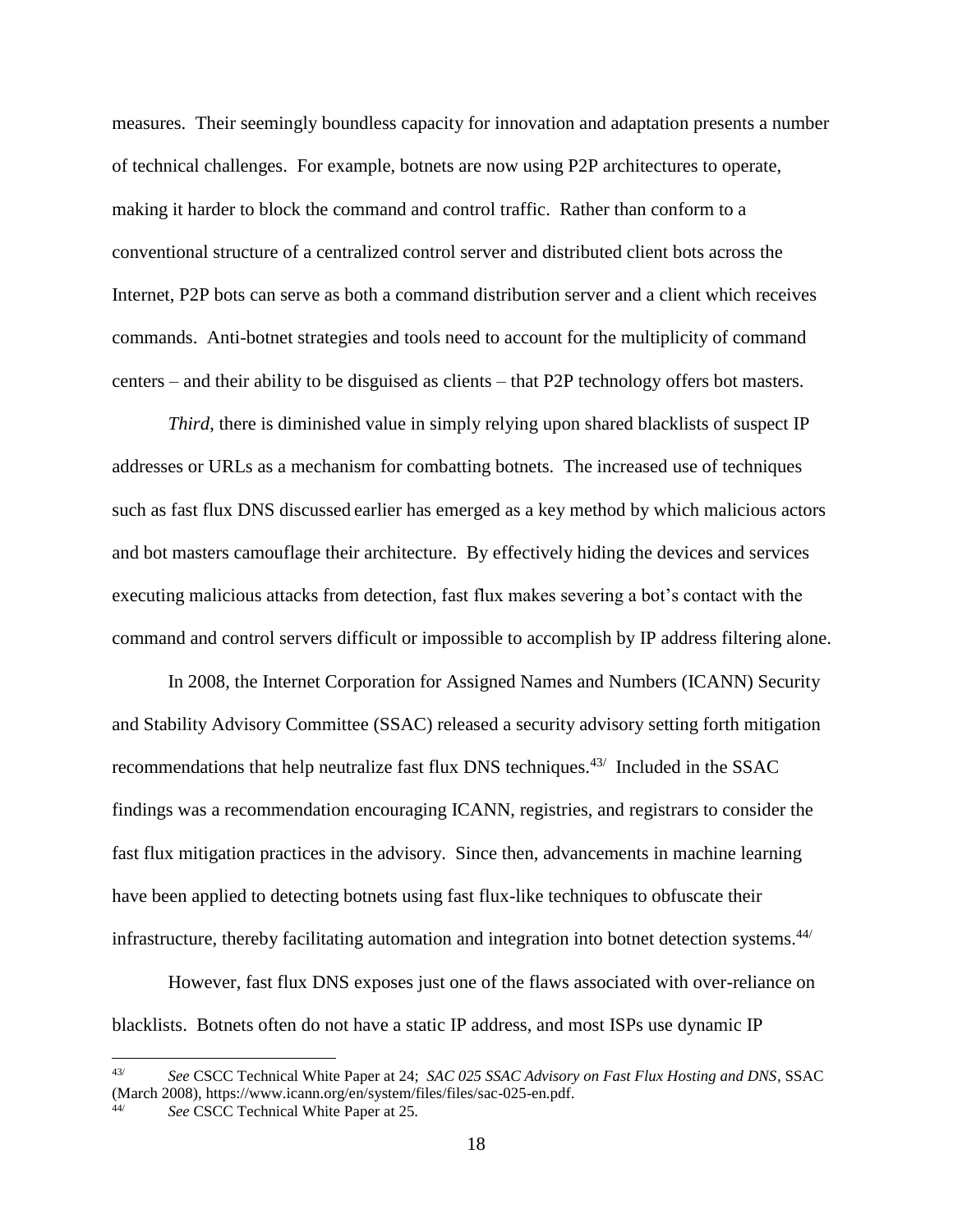addresses. Further, bot masters often deploy command and control servers from a server platform with a single IP address shared by multiple hosts. In other words, the command and control server may live on a server alongside hundreds or thousands of legitimate domains, and it may even be a legitimate domain that has been compromised. In addition, the command and control servers may have a pool of IP addresses or shared hosts that they rotate through. These techniques can limit the value of malicious IP address information shared with ISPs if such information is provided without an accompanying time stamp. Botnets may also employ anonymizing proxy servers that mask the true source of the attack, making it difficult to identify the best place to mitigate the malicious traffic.

Given the above, blocking command and control traffic based upon IP addresses identified as the source of botnet activity is no longer a reliable or robust method of combatting botnets. Moreover, this problem is exacerbated by potential risks and liability associated with implementing block requests that may have inaccurate IP address information, lack a time stamp for dynamic addresses, or otherwise be unreliable or unverified. Neutralizing botnet attacks may require swift deployment of countermeasures, but uncertainty about the implications of taking certain actions can lead to delay in situations in which a rapid response is critical.<sup>45/</sup>

*Fourth*, the massive proliferation of Internet-connected devices in recent years significantly expands the potential sources of incursion by botnets. Recent events have demonstrated that large networks of IoT devices compromised by bots when connected to highspeed Internet connections can cause damage. For example, in Fall 2016 the Mirai botnet exploited weak security in many IoT devices to cause a massive and disruptive DDoS attack against DNS provider Dyn. The Mirai botnet proliferated by seizing control of insecure IoT

<sup>45/</sup> *See infra* at Section III.D.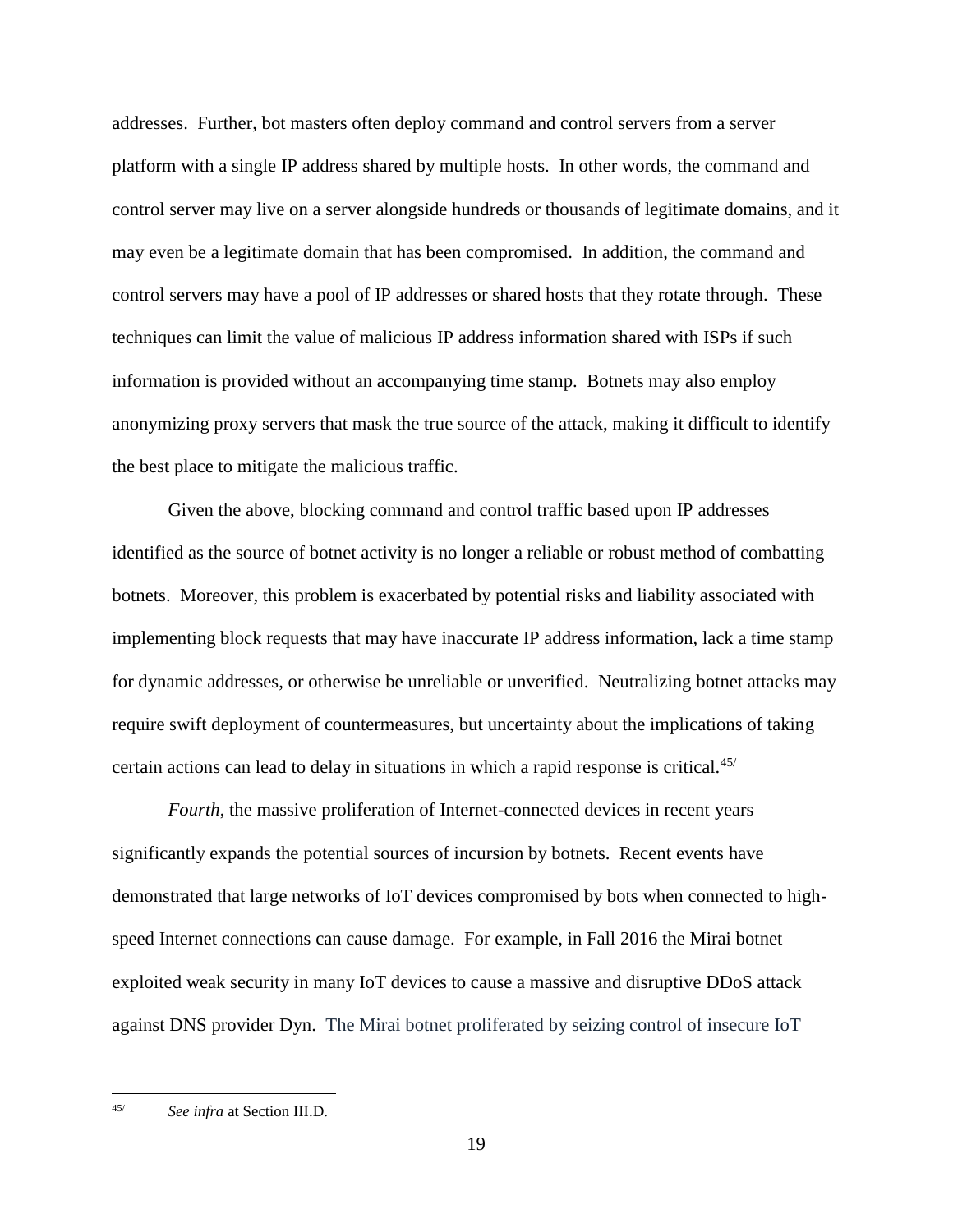devices to propagate large volumes of traffic to Dyn domains, thereby degrading service for Dyn's customers, including Amazon, Twitter, Netflix and Spotify.<sup>46/</sup>

Insecure IoT devices are offering new points of entry and a new source of command and control infrastructure for bot masters. Some IoT devices ship with software that either is outdated or becomes outdated over time. Other IoT devices may ship with more current software, but vulnerabilities may be discovered later. Vulnerabilities that are discovered throughout a device's lifespan may make a device less secure over time unless it has a mechanism to update its software. Thus, software patching capability is critical, but manufacturers of connected devices often lack effective update and upgrade paths for installed products. The BITAG Report offers a plethora of useful recommendations for bolstering IoT device security, including the following:

- IoT devices should ship with reasonably current software free of severe, known vulnerabilities. IoT device makers or service providers should design processes to ensure automatic updating of IoT device software, without any type of user action or user opt-in.
- IoT devices should be secured by default and not use easily guessable user names and passwords. Authentication for remote access should be secured.
- Manufacturers should test the security of each device with a range of possible configurations and interfaces and should prevent users from configuring the device in a way that makes it less secure.
- All communication for device management should take place over an authenticated and secured channel. Any sensitive or confidential data should reside in encrypted storage.
- Each device should have unique credentials and support a secure mechanism by which credentials can be updated.
- Device manufacturers should close unnecessary ports, such as telnet, and should use libraries and frameworks that are actively supported and maintained whenever possible.

<sup>46/</sup> *See e.g., Mirai: what you need to know about the botnet behind recent major DDoS attacks*, SYMANTEC OFFICIAL BLOG (Oct. 26, 2016), https://www.symantec.com/connect/blogs/mirai-what-you-need-know-aboutbotnet-behind-recent-major-ddos-attacks; *Major DDoS attack on Dyn disrupts AWS, Twitter, Spotify and more*, Datacenter Dynamics (Oct. 21, 2016), http://www.datacenterdynamics.com/content-tracks/security-risk/major-ddosattack-on-dyn-disrupts-aws-twitter-spotify-and-more/97176.fullarticle.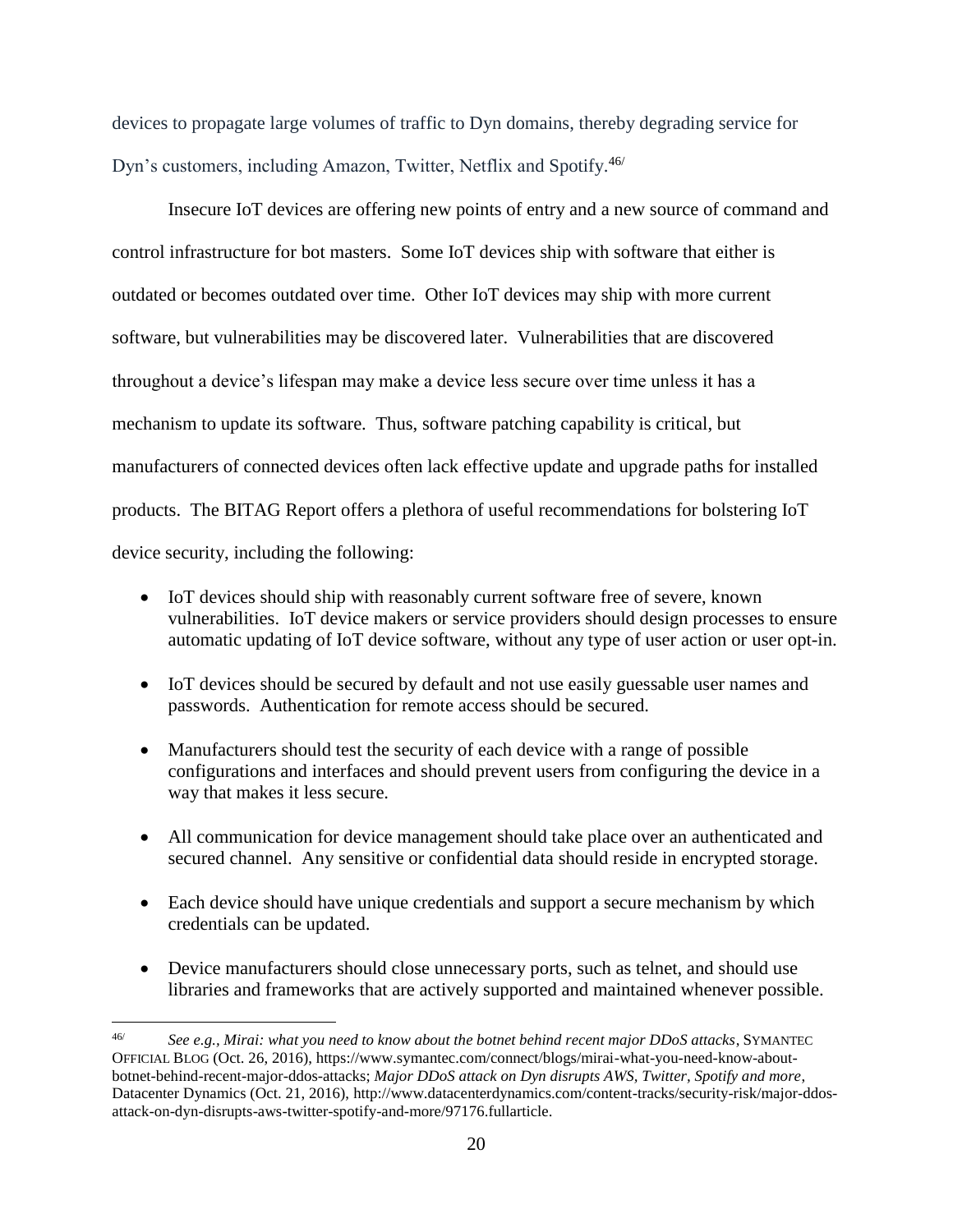- IoT devices that have implications for user safety should continue to function if Internet connectivity – or connectivity to the back-end – is disrupted. IoT devices/services that depend on or use a cloud back-end should continue to function, even if in a degraded or partially functional state, when connectivity to the cloud back-end is interrupted or the service itself fails.
- IoT devices should support best practices for IP addressing and the use of the Domain Name System.<sup>47/</sup>

The strength and utility of these recommendations, however, are only as robust and effective as the degree to which they are adopted by device makers and stakeholders across the Internet. NTIA is already engaged in important work aimed at addressing some of these issues through its IoT Security Upgradability and Patching multi-stakeholder process,<sup>48/</sup> but there is more to be done to deter proliferation and amplification of botnet threats and DDoS attacks via IoT devices.

*Fifth*, services and solutions aimed at protecting end users from botnet infections are insufficiently geared toward prevention. Traditional anti-virus products function by detecting and quarantining or removing malicious files. Some of these products are becoming obsolete due to new botnet strategies that employ fileless malware – *i.e.,* malware that does not drop files into the local host system, but rather resides in a device's Random Access Memory and propagates by co-opting the device's legitimate operating system resources. More importantly, the market's orientation toward post-infection product offerings leaves a gap in terms of preventive measures and tools, failing to grapple with the "human element" that is critical to the amplification of botnets. The rapid spread of the Mirai botnet was linked to vulnerabilities in Linux devices, which were exacerbated by device users that never changed default passwords or

<sup>47/</sup> *See BITAG* Report at iv – vii; *id.* at 18-23.

<sup>48/</sup> *Multi-stakeholder Process; Internet of Things (IoT) Security Upgradability and Patching*, NATIONAL TELECOMMUNICATIONS AND INFORMATION ADMINISTRATION (July 18, 2017), https://www.ntia.doc.gov/otherpublication/2016/multistakeholder-process-iot-security.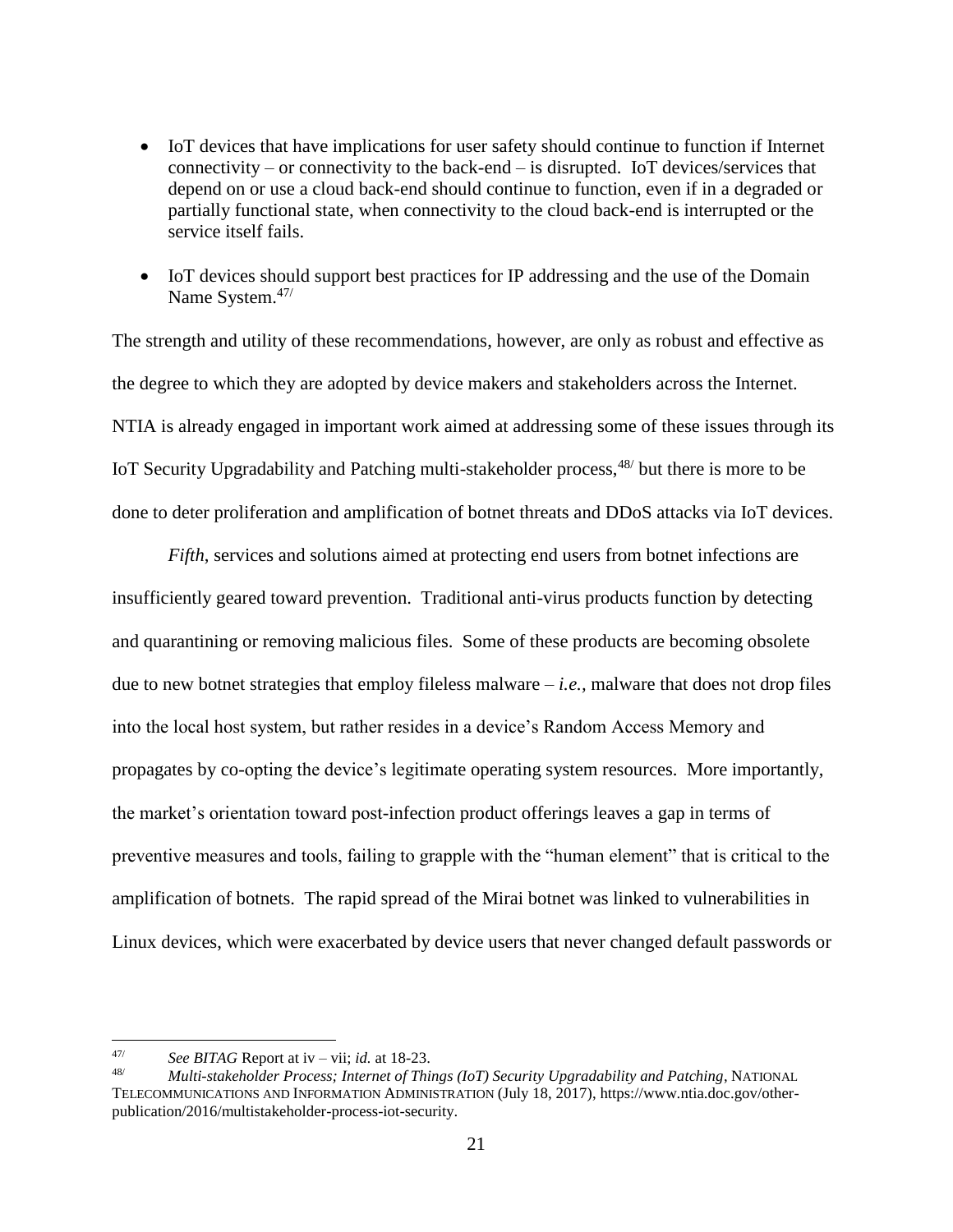updated firmware.<sup>49/</sup> Symantec Corporation reports that "[m]alicious emails were the weapon of choice for a wide range of cyber attacks" during 2016, in part because email "doesn't rely on vulnerabilities, but instead uses simple deception to lure victims into opening attachments, following links, or disclosing their credentials." $50/$ 

There is clearly a gap in end user education and awareness that cannot completely be addressed by the marketplace alone, but which is absolutely critical to endpoint protection. That gap encompasses both enterprise customers and residential users. Indeed, while enterprise customers may, in many respects, be more sophisticated purchasers of communications and IT services, they often forego elementary security tools that could lower their exposure to cyber risks. For example, end user transit customers often do not have provisions in place with their transit provider for the transit provider to filter out the bad traffic. Network operators of all sizes (ISPs, enterprises, governments, academic institutions, etc.) should ensure they have provisions in place with their Internet transit providers and peering networks to provide for upstream filtering and scrubbing of malicious traffic.

The gaps highlighted above underscore the challenges to anti-botnet efforts arising from a combination of near continuous changes in technology, highly sophisticated and innovative cyber criminals, an ever-broadening attack surface ushered in the by the IoT, and a deficit in end user awareness and understanding of the nature of the threat and how to protect themselves. The measures and initiatives suggested below in Section III are designed to help address these gaps.

<sup>49/</sup> *RSA 2017: SophosLabs sees spike in Linux-IoT malware*, NAKED SECURITY (Febr. 13, 2017), https://nakedsecurity.sophos.com/2017/02/13/rsa-2017-sophoslabs-sees-spike-in-linux-iot-malware/; *Linux Malware on the Rise: A Look at Recent Threats*, LINUX.COM (July 7, 2017), https://www.linux.com/news/2017/7/linuxmalware-rise-look-recent-threats.

<sup>50/</sup> SYMANTEC CORPORATION, INTERNET SECURITY THREAT REPORT (2017) ("*Internet Security Threat Report*") at 8.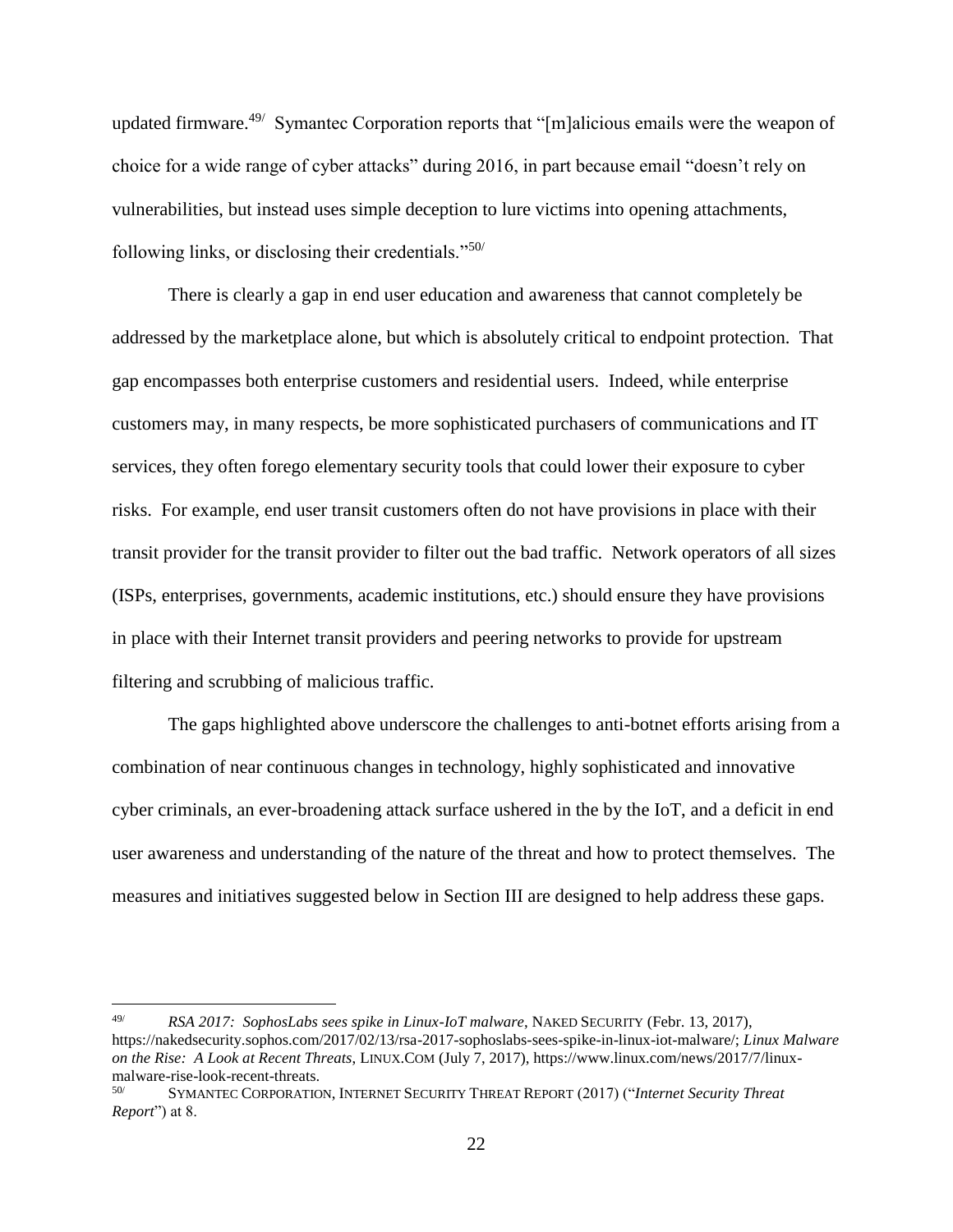#### <span id="page-24-0"></span>III. **NTIA SHOULD PROMOTE A HOLISTIC APPROACH TO DEALING WITH BOTNET THREATS AND SPUR MEASURES AND INITIATIVES TO BOLSTER EXISTING EFFORTS AND ADDRESS KEY GAPS**

The gaps and limitations flagged in Section II demonstrate the need for NTIA to embrace a holistic approach to combatting botnet threats. No single segment of the Internet ecosystem, including ISPs, can combat botnet threats on its own. The technical measures, public-private partnership efforts, and policy initiatives discussed below are aimed at strengthening the nation's overall defenses against botnets and DDoS attacks, boosting awareness and education regarding these threats, and promoting effective policies and initiatives for combatting them.

# <span id="page-24-1"></span>**A. NTIA Should Highlight Technical Measures That Can Help Address the Latest Iterations of Botnet Threats**

NTIA should promote awareness of technical measures that make full use of the latest advances in technologies and reflect contemporary strategies and methods of attack by malicious actors. These include:

# **Application of Machine Learning and Big Data to Detect Botnets***.* The Internet

ecosystem should move away from manually reverse engineering botnet domain generation algorithms and begin applying big data frameworks and machine learning (*i.e.*, artificial intelligence) to automate the real-time detection of botnets using fast flux, encryption, and other techniques to mask their infrastructure.<sup>51/</sup>

# **Adoption of Mutually Agreed Norms for Routing Security (MANRS).**MANRS52/ constitutes an industry-led initiative to memorialize a consensus group of shared values for network operators into a set of definitions and ideal behaviors. MANRS endorses implementation of anti-spoofing filtering to prevent packets with incorrect source IP addresses

<sup>51/</sup> *See* CSCC Technical White Paper at 30.

<sup>52/</sup> *Mutually Agreed Norms for Routing Security (MANRS)* (Sept. 08, 2016), http://www.routingmanifesto.org/manrs/.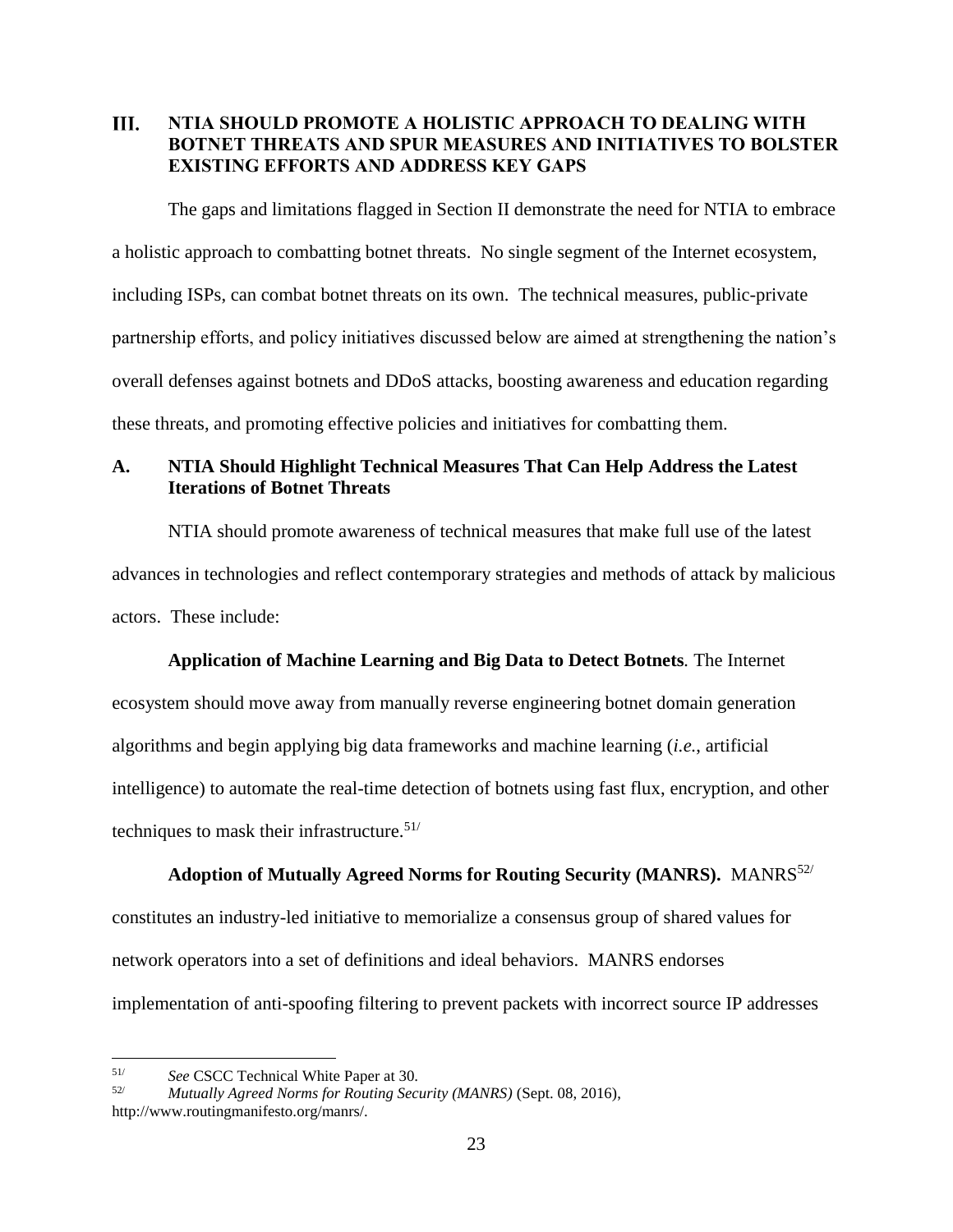from entering or leaving the network. Over 45 network operators currently participate in MANRS.<sup>53/</sup>

#### **Adoption of the Fast Flux Mitigation Techniques in SAC 025 SSAC Advisory on**

**Fast Flux Hosting and DNS***.* ICANN, registries and registrars should consider and adopt the fast flux mitigation techniques in the SSAC advisory.<sup>54/</sup>

#### **Use of Network Filtering and Network Isolation Techniques**. IoT device

manufacturers and IoT service providers should ensure that their devices use – and interoperate with – network isolation and/or network based filtering to prevent infected devices from inflicting harm on others in the Internet ecosystem.55/

**Distributed Hosting.** Techniques such as Anycast or content delivery networks/content distribution networks can mitigate DDoS attacks by geographically distributing hosts. Due to geographic distribution, the magnitude of the DDoS attack needs to be significantly larger to succeed at disrupting the site or service.<sup>56/</sup>

**Use of Software Defined Network Capabilities**. As discussed in Section I.B, SDN capabilities potentially can be used to dynamically create virtual end-to-end networks on demand for services, ensuring that a compromised IoT device cannot communicate with unauthorized endpoints.<sup>57/</sup>

**Incorporation of Automated Software Updates and Patches for Devices***.* Ensuring that all end-points are all running up-to-date software with the latest security patches and updates will help reduce the number of infected and compromised end-points on the Internet.<sup>58/</sup>

<sup>53/</sup> *See* CSCC Technical White Paper at 27*.*

<sup>54/</sup> *See id.* at 30*.*

<sup>55/</sup> *See supra* at 7-8; CSCC Technical White Paper at 31*.*

<sup>56/</sup> *See* CSCC Technical White Paper at 17.

<sup>57/</sup> *See supra* at 9-10; CSCC Technical White Paper at 27*.*

<sup>58/</sup> *See* CSCC Technical White Paper at 30-31*.*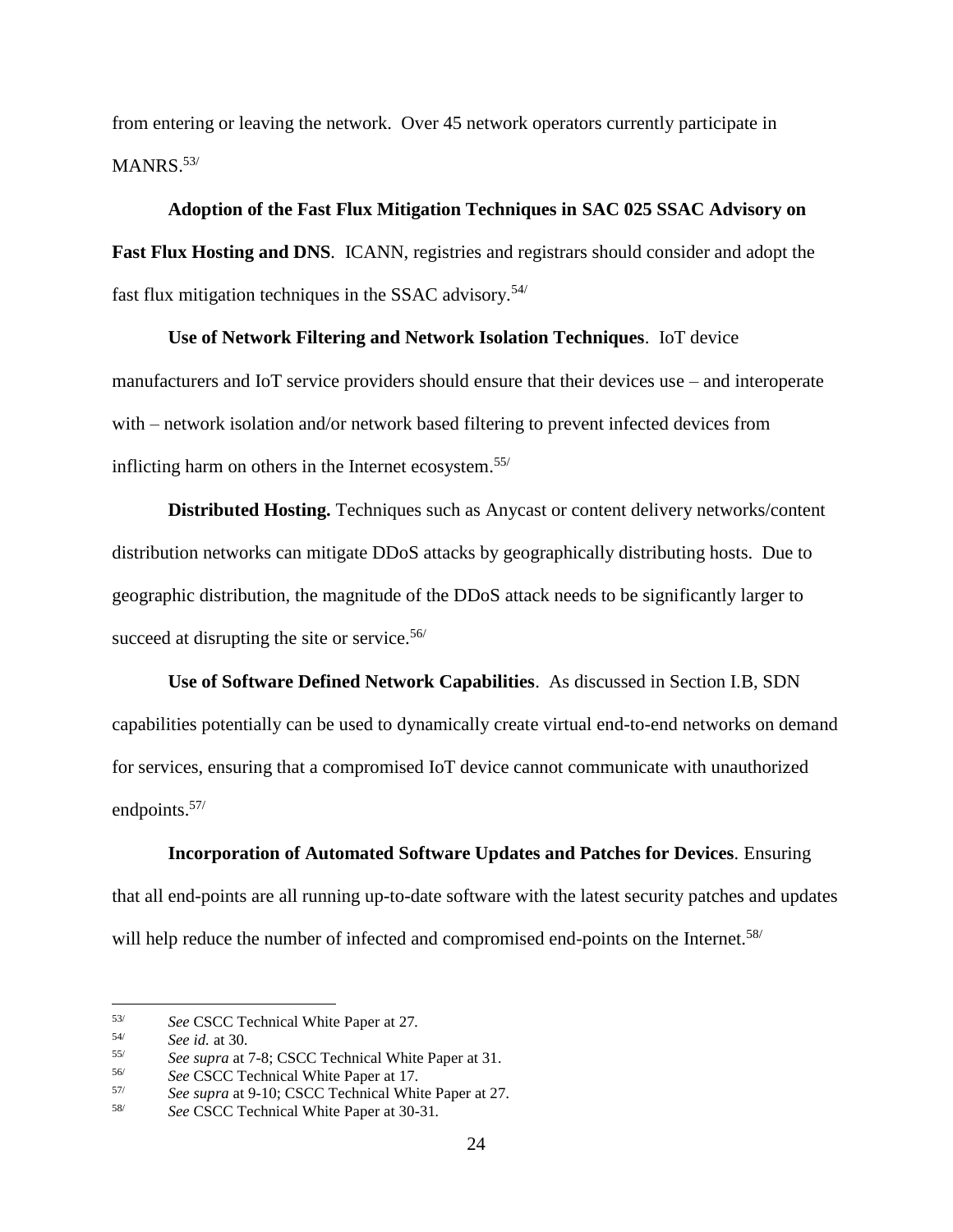**Completion of the Migration to IPv6***.* Completing the migration to IPv6 will reduce the dependency on Network Address Translation and will allow devices to have a unique address, making it easier to identify end-points sending malicious traffic.<sup>59/</sup>

# **Development of Information Sharing Platforms Capable of Providing Targeted, Reliable and Actionable Data Regarding Compromised Network Endpoints**. Information sharing platforms that share cyber threat indicators should be tailored to meet the needs of the recipient. Cyber threat information needs to be timely and targeted to be effective.<sup>60/</sup> Network service providers need a single, highly reliable, near term indication that an IP address has generated malicious traffic or has been scanned to show exposed vulnerable services and the compromised hosts.

# <span id="page-26-0"></span>**B. NTIA Should Convene a Multi-Stakeholder Effort to Develop Guidance for IoT Security**

As discussed in Section II, insecure IoT devices are offering new points of entry and a new source of command and control infrastructure for bot masters. IoT devices on the market today may be subject to a number of vulnerabilities, including shipping with out of date software containing known vulnerabilities and lacking the capability for an automated software update; protection only by factory default or hardcoded user names and passwords; unauthenticated communications; unencrypted communications; and lack of mutual authentication and authorization. The BITAG Report has a number of actionable recommendations that could address these and other flaws in IoT devices.  $61/$  But due to the global scale of botnet threats, the efficacy of these recommendations depends upon their widespread adoption across the ecosystem.

<sup>59/</sup> *See id.*at 29*.*

 $60/$  *See id.*; *see supra* at 15-16, 18-19*.*<br> $61/$  *See supra* at 20-21

<sup>61/</sup> *See supra* at 20-21.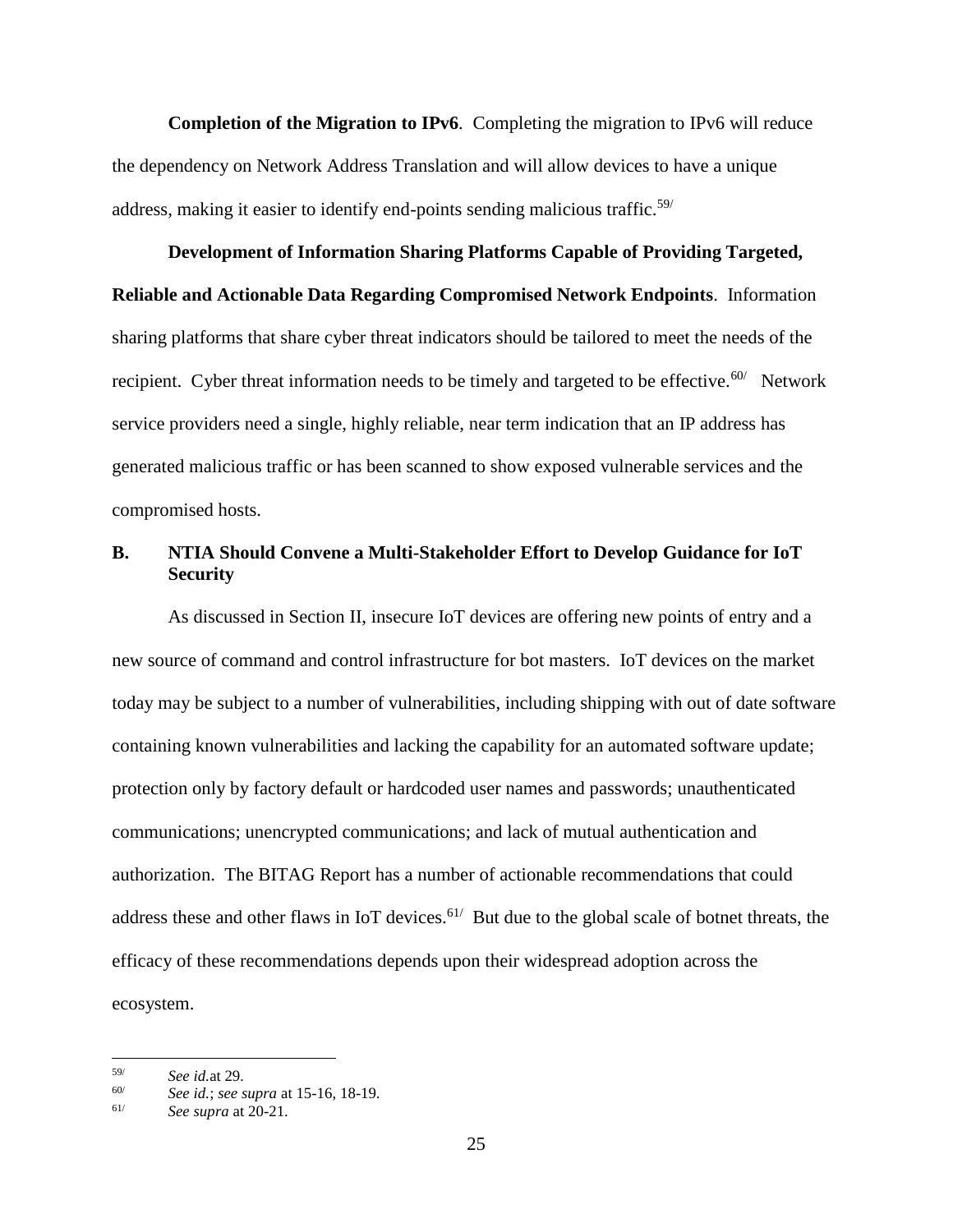To this end, NTIA should convene a multi-stakeholder effort to provide voluntary guidance on security for IoT products. Building on the current NTIA initiative around IoT security upgradability and patching, this effort could address security issues as they arise over the entire life-cycle of IoT products – including product development, security by design, deployment, upgrades and maturity, and obsolescence. The objective would be to provide guidance to device makers, so that they are apprised of the range of security measures and capabilities that should be designed into IoT products. The initiative also would provide IoT vendors greater clarity with regard to the security outcomes and level of security performance that should be reflected in products they develop and acquire for the market.

An NTIA-led multi-stakeholder initiative on IoT device security also could focus on ways to encourage incorporation of the most up-to-date and advanced measures and protocols for enhancing IoT security.<sup>62/</sup> For example, the IETF's Manufacturers Usage Description (MUD) protocol relies upon network isolation capabilities and gateway-stored behavioral profiles that define and limit the functions and communications paths of devices located behind home routers.<sup>63/</sup> Home-based IoT devices would only be able to communicate with white-listed destinations, thereby limiting device vulnerabilities. In addition, the multi-stakeholder process could explore ways in which cloud-based platforms can be better designed to mitigate security vulnerabilities in the IoT devices they communicate with. Amazon has indicated that it is providing an API for its cloud that is specific for IoT devices and aimed at securing the link between the device client and the cloud host. $64/$  The NTIA process could examine whether cloud

<sup>62/</sup> *See id.;* CSCC Technical White Paper at 30-31.

See e.g., Scaling Security for The Internet of Things with MUD, THE SECURITY LEDGER (Oct. 14, 2016), https://securityledger.com/2016/10/mud-scaling-security-for-the-internet-of-things/; E. Lear, Cisco Systems, R. Droms, D. Romascanu, *Manufacturer Usage Description Specification draft-ietf-opsaw-mud-*05 (Mar. 8, 2017), https://tools.ietf.org/html/draft-ietf-opsawg-mud-05.<br>64/

<sup>64/</sup> *See How AWS IoT Works*, AMAZON WEB SERVICES

http://docs.aws.amazon.com/iot/latest/developerguide/aws-iot-how-it-works.html (last visited July 28, 2017); *AWS*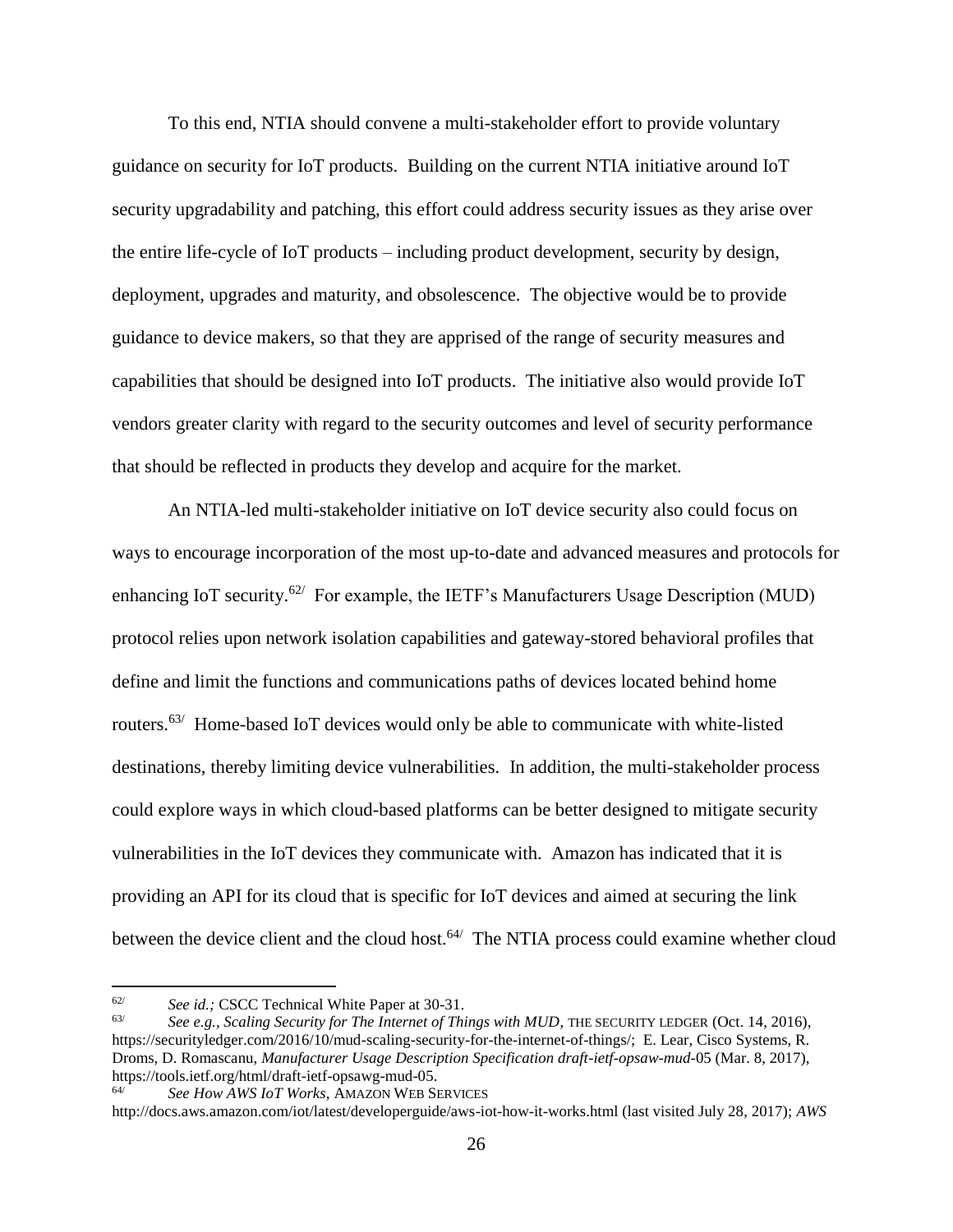storage providers and hosting platforms can do more to integrate security into their links and connections with IoT devices, both to reduce device vulnerability and to harden the cloud/host server against ingesting malware from infected client devices.

NTIA is well-suited to guide a multi-stakeholder initiative on IoT device security, particularly given its experience with the security upgradability and patching group. The Department of Commerce has recognized that "an industry-led, bottom-up, consensus-based approach to standards development is necessary to realize the benefits of the" Internet of Things.<sup>65/</sup> Achieving consensus on the best means of fostering integration and interoperability of IoT devices, network and data systems, cloud-based data storage and service hosting platforms, business processes, and personnel managing product and service provision will be important to realizing the promise of the IoT. Today, the technical specifications of IoT devices differ significantly – from processing capacity, memory, and size to functional sophistication. Integrating big data analytics algorithms and capabilities with IoT devices will be critical to transforming raw data into useful, actionable intelligence to serve consumers. In short, there is a considerable range of interdependencies involved in addressing and solving the issues of IoT device security that cannot be bifurcated into severable industry or sector segments. The effort to boost IoT device security requires collective action and a well-organized response across the entire Internet ecosystem, and NTIA's subject matter expertise and experience with convening a multi-stakeholder proceeding make it well-positioned to steer such an undertaking.

*IoT Documentation*, AMAZON WEB SERVICES, https://aws.amazon.com/documentation/iot/ (last visited July 28,  $2017$ ).

FOSTERING THE ADVANCEMENT OF THE INTERNET OF THINGS, DEPARTMENT OF COMMERCE, INTERNET POLICY TASK FORCE & DIGITAL ECONOMY LEADERSHIP TEAM, at 47 (Jan. 2017), https://www.ntia.doc.gov/files/ntia/publications

<sup>/</sup>iot\_green\_paper\_01122017.pdf ("Green Paper"). As discussed in its comments on NTIA's IoT Green Paper, NCTA members support the efforts of the Department of Commerce to bring private sector experts together with policymakers to define security principles and encourage the implementation of best practices. Green Paper at 2, 41.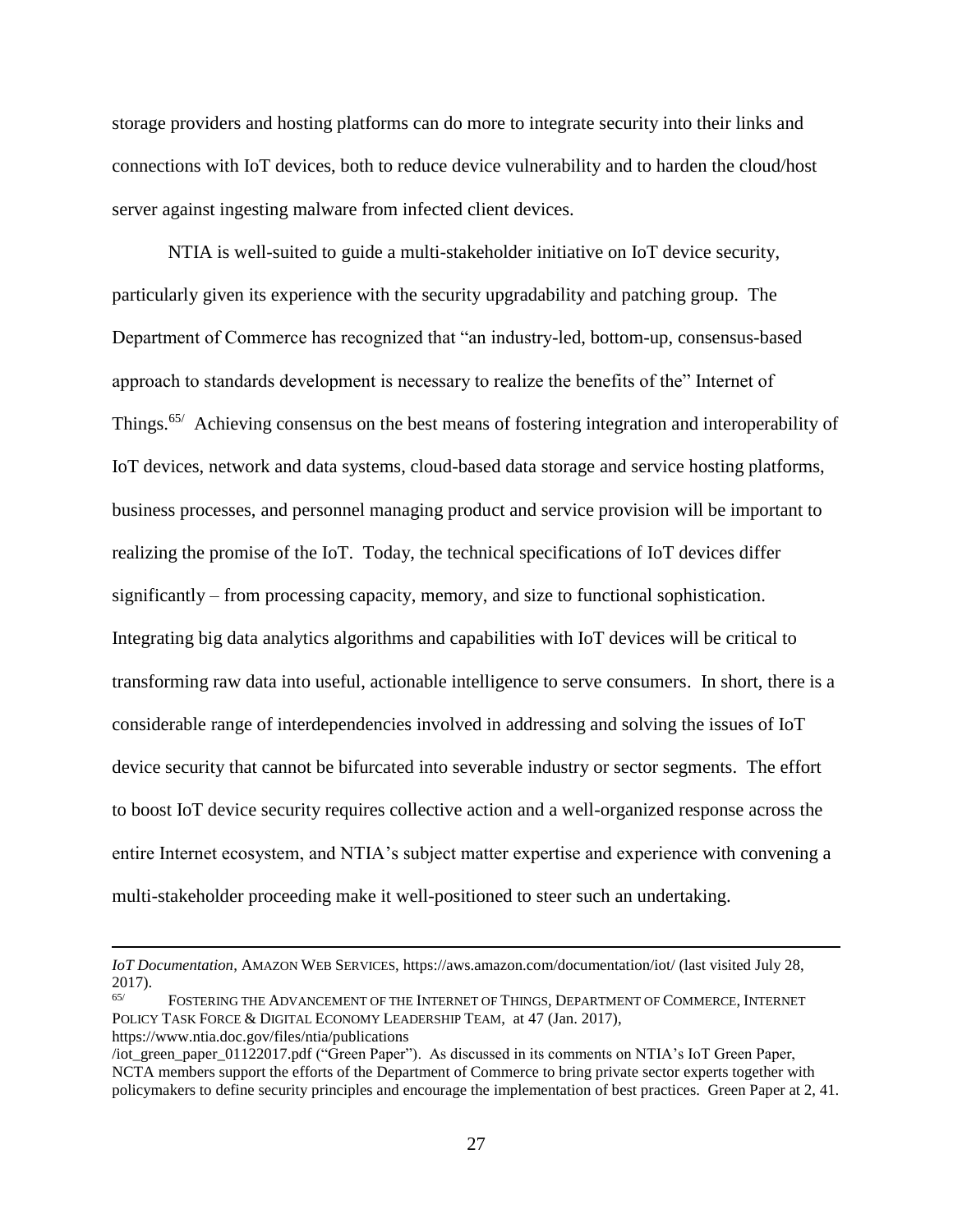# <span id="page-29-0"></span>**C. NTIA Should Lead a Campaign Aimed at Securing Network Endpoints through Greater Awareness and Education about Steps to Reduce the Risks of Botnets and DDOS Threats**

While the malicious actors launching botnets and DDoS attacks possess technical sophistication, the breadth and impact of successful attacks are almost invariably amplified by human error and preventable mistakes. The most damaging attacks frequently rely upon a combination of psychology and technology, as cyber criminals exploit human habits and biases. For instance, social engineering attacks – *i.e*., attacks that use manipulation, influence, or deception to get a person to take action that benefits the attacker – can be carried out by email and can have huge impacts. These attacks may appeal to human motivations such as ego, empathy, financial need, curiosity, and job duties, "with the goal of getting the target to either click on a link that redirects the target to a malicious website or open an attachment that contains malware."<sup>66/</sup> Moreover, email malware rates are increasing – up from 1 in 220 emails sent in 2015 to 1 in 131 emails sent in 2016.<sup>67/</sup> And social engineering attacks are increasingly tailored to a recipient individual or company, "appear[ing] to come from . . . a source they would trust, or contain[ing] information that would be relevant to the target's professional role."<sup>68/</sup> The FBI reports that business financial scams perpetrated over email, often using spear-phishing, have resulted in over \$3 billion in losses since January 2015.<sup>69/</sup> According to Symantec Corporation, over 400 businesses are targeted by such scams every day.<sup>70/</sup>

<sup>66/</sup> Lillian Ablon, *Social Engineering Explained: The Human Element in Cyberattacks*, THE RAND BLOG (Oct. 20, 2015), https://www.rand.org/blog/2015/10/social-engineering-explained-the-human-element-incyberattacks.html ("*Social Engineering Explained*").

<sup>67/</sup> *Internet Security Threat Report* at 24.

<sup>68/</sup> Solange Deschatres, *Social Engineering: Attacking the Weakest Link in the Security Chain*, SYMANTEC (Jul. 8, 2014) https://www.symantec.com/connect/blogs/social-engineering-attacking-weakest-link-security-chain ("*Social Engineering: Attacking the Weakest Link in the Security Chain*").

<sup>69/</sup> *See Business E-Mail Compromise*, FBI (Feb. 27, 2017) https://www.fbi.gov/news/stories/business-e-mailcompromise-on-the-rise.

<sup>70/</sup> *See Internet Security Threat Report* at 26.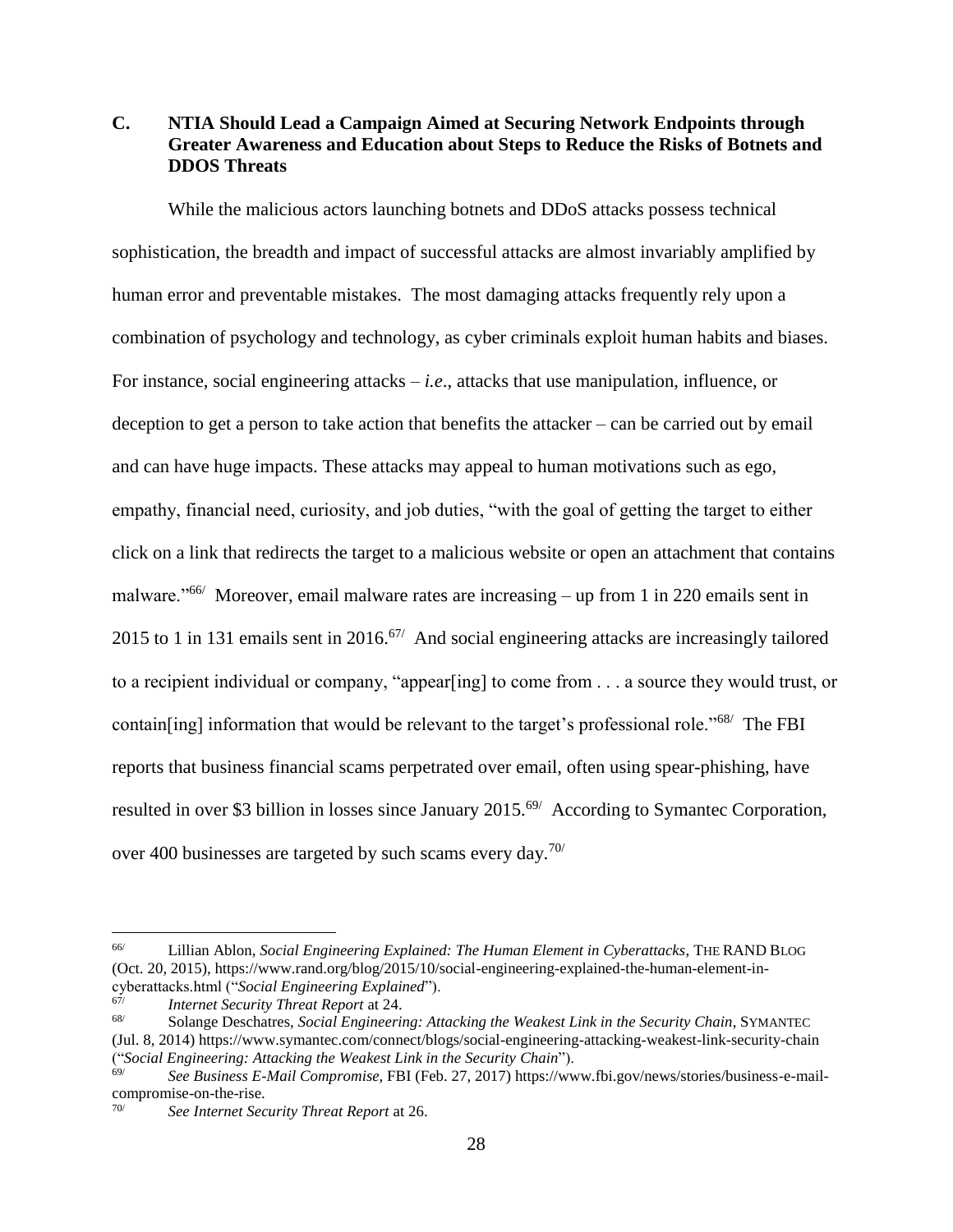Cyber criminals have also begun to incorporate offline tactics into their attacks, using phone calls to acquire information by, for instance, posing as tech support personnel.<sup>71/</sup> Not all attacks require an individual to actively click on a link or open a document. In fact, some depend on individuals failing to take action – for instance, neglecting to update software. Others may take advantage of an unsuspecting individual's unintentional data disclosure – perhaps the result of sending a sensitive email over an unsecured network or keeping a list of difficult to remember passwords next to one's computer.<sup>72/</sup> In short, the human element is a key contributing factor that can often open the door to serious harm from botnets and others forms of cybercrime.

Education is key to combatting attacks that exploit human behavior.<sup>73/</sup> It may only take one error – a single employee clicking on a link in a malicious email – for an attacker to gain access to a large enterprise's internal network.<sup>74/</sup> While the marketplace is working to provide tools, products, and services that help network providers, enterprises, and consumers deal with the fall-out, there is still considerable work to be done in terms of boosting awareness of botnet risks and front-loading preventative steps. Further, the exponential growth of IoT devices has widened the awareness deficit regarding botnets and DDoS attacks, as consumers and enterprises employ devices they do not routinely interact with but which are still susceptible to infection.<sup>75/</sup>

<sup>71/</sup> *See Social Engineering: Attacking the Weakest Link in the Security Chain*.

<sup>72/</sup> *See* Steve Durbin, *Insiders are today's biggest security threat,* RECODE (May 24, 2016) https://www.recode.net/2016/5/24/11756584/cyber-attack-data-breach-insider-threat-steve-durbin ("*Insiders*").

<sup>73/</sup> *See, e.g., Social Engineering Explained*; Mav Turner, *The Human Element of Cybersecurity,* SECURITY MAGAZINE (May 26, 2015), http://www.securitymagazine.com/articles/86387-the-human-element-of-cybersecurity ("*The Human Element of Cybersecurity*").

<sup>74/</sup> *See* Ian Barker, *Threat hunting and why combating cyber attacks needs a human element [Q&A],*  BETANEWS (Feb. 2017), https://betanews.com/2017/02/03/threat-hunting-qa/.

<sup>75/</sup> *The Botnet That Broke The Internet Isn't Going Away*, WIRED (Dec. 9, 2016), https://www.wired.com/2016/12/botnet-broke-internet-isnt-going-away/ ("One reason Mirai is so difficult to contain is that it lurks on devices, and generally doesn't noticeably affect their performance. There's no reason the average user would ever think that their webcam—or more likely, a small business's— is potentially part of an active botnet. And even if it were, there's not much they could do about it, having no direct way to interface with the infected product").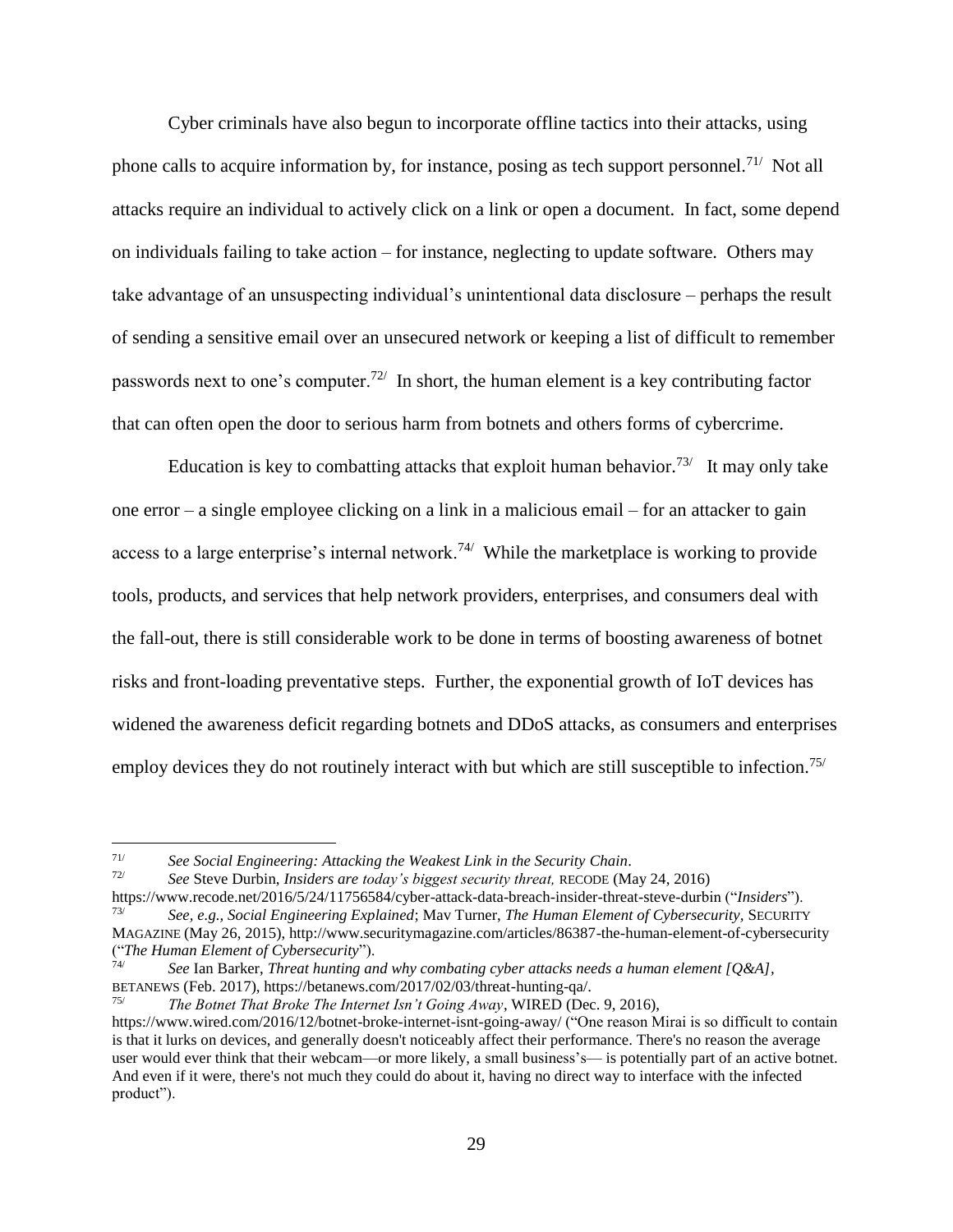NTIA and DHS should take the lead in organizing education and awareness campaigns aimed at enlisting end users to help secure Internet endpoints against botnet threats and DDoS attacks via preventative measures that promote good cyber hygiene. NTIA and DHS should also help organize initiatives to promote an enterprise culture that emphasizes employee awareness and training aimed at preventing botnet attacks, as well as appropriate response protocols.

Education and outreach toward enterprise customers would be especially worthwhile, since their networks are of particular value to malicious actors. Enterprises should be encouraged to address network security and cyber hygiene in a manner similar to how they approach workplace safety – through training, awareness programs, and built-in job functions. In addition to benefiting from greater education and training on anti-botnet prevention measures that their employees could follow, many enterprises also would benefit from greater awareness of and exposure to resources and tools available to them in the market to combat DDoS attacks and botnet threats. As noted above, many ISPs and other third parties offer DDoS mitigation tools and services to enterprise customers. Large end-users also should ensure they have provisions in place with their Internet transit providers and peering networks to provide for upstream filtering and scrubbing of malicious traffic. Many enterprises have been slow to implement proven defensive measures such as BCP-38, and may be unaware of the value of taking such a step. There are new information sharing resources, such as the DDoS online threat signaling protocol (DOTS) being developed by IETF, that are geared toward promoting information exchange between service providers and enterprise users regarding DDoS attacks.

By increasing the collective knowledge and vigilance of all end users, an NTIA/DHS-led education and outreach campaign aimed at fostering greater awareness of botnet risks and key preventative measures, with a special focus on enterprise customers, would augment the security

30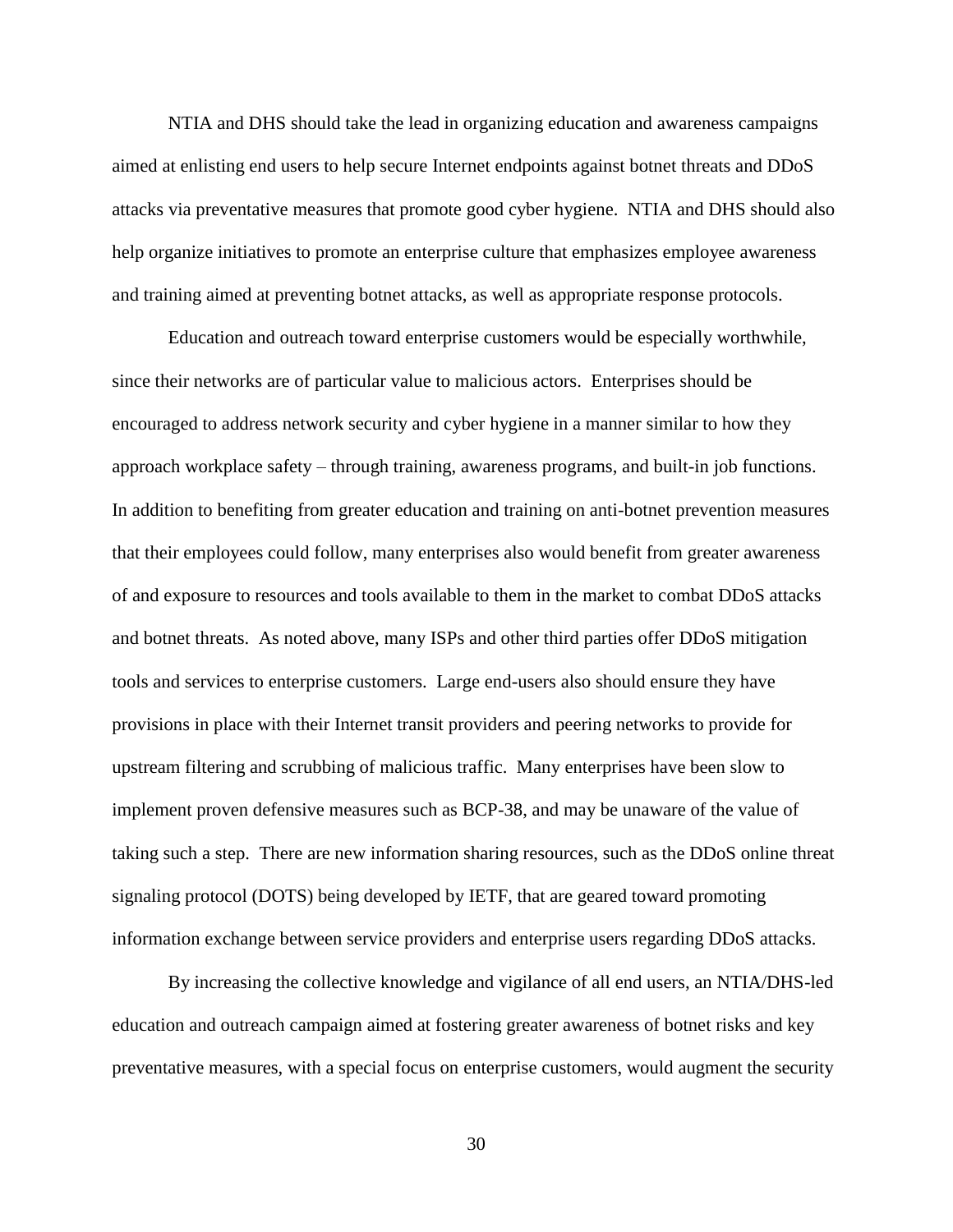of network endpoints. Such a campaign could be undertaken in tandem with other government initiatives to harden defenses against botnets, such as increased support for research and development on botnet prevention, detection, and remediation tools and technologies.

#### <span id="page-32-0"></span>**D. NTIA Should Promote Efforts to Strengthen Collaboration with Law Enforcement**

While network service providers recognize that effective anti-botnet and DDoS mitigation strategies may require blocking, quarantining, or sink-holing traffic to and from suspect IP addresses, such action implicates a range of security, operational, customer impact, and legal considerations. ISPs have worked with the FBI-National Cybersecurity Industry Joint Task Force (NCI-JTF) and InfraGuard, which are involved in botnet takedowns, repelling DDoS attacks, and addressing other cyber threats – and expect to continue to do so in the future where appropriate.<sup>76/</sup> Federal law enforcement officials have some leeway to conduct or direct botnet takedown activities under the protection of judicial orders, though even that authority is limited to instances in which botnets are used to commit violations of fraud or wiretapping statutes.<sup>77/</sup> Often, however, the government will only undertake such action in response to a specific request, but concerns about potential consequences from vulnerability disclosure may affect the initiation or timing of such requests. The development of clearer procedures and protocols for expediting law enforcement assistance with botnet takedowns is an area worthy of further exploration.78/

For private sector entities, the potential for litigation can be impediments to utilization of counter-measures and threat mitigation practices that may have effects that go beyond the entity's network or that impact devices of innocent third parties – notwithstanding the need for,

<sup>76/</sup> *See* CSRIC V WG 5 Report, at 13.

Statement of Leslie R. Caldwell, Assistant Attorney General, Criminal Division, Department of Justice, "Taking Down Botnets: Public and Private Efforts to Disrupt and Dismantle Cybercriminal Networks," Senate Judiciary Committee, Subcommittee on Crime and Terrorism, at 10-11 (July 15, 2014).

See CSCC Technical White Paper at 30.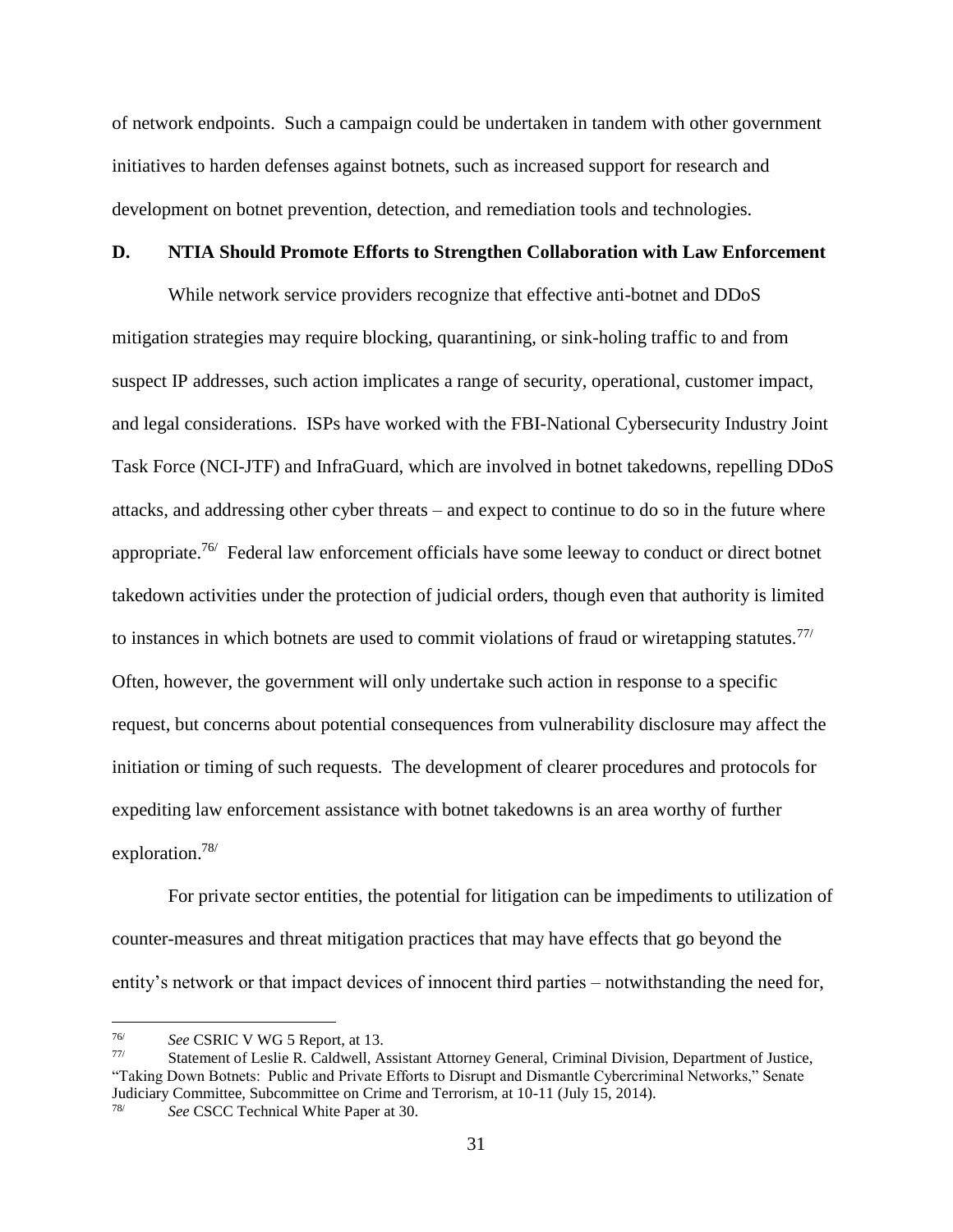and efficacy of, such measures to counter an attack. While enactment of the Cybersecurity Information Sharing Act (CISA) has helped to clear away some of the legal underbrush that inhibited cyber threat information sharing, the statute only authorizes – but does not offer liability protection for – operation of defensive measures,<sup>79/</sup> which leaves companies employing such measures open to potential liability on various legal grounds, including tort and common law causes of action. Further, CISA's authorization to conduct defensive measures excludes activities that cause harm to third-party networks (or information thereon) that do not consent to the operation of such measures on their networks.<sup>80/</sup> Thus, while swift decision-making and rapid deployment of countermeasures may be critical to containment of a botnet or DDoS attack, the need to assess liability exposure associated with taking certain actions can cause delay and uncertainty in situations where time is of the essence.  $81/$ 

The breadth and depth of most private sector-conducted anti-botnet activities and defensive measures undertaken have emerged without any express guarantee of liability protection. Both government and industry should continue to examine ways in which the legal landscape may be affecting anti-botnet efforts.

## <span id="page-33-0"></span>**E. The Federal Government Should Take the Lead on Strengthening International Efforts to Combat Botnets**

The Federal government should take the lead on bolstering international efforts to combat botnets. As discussed previously, the overwhelming majority of botnet traffic originates outside the U.S. $82/$  And private actors are not the only entities engaging in cyber-attacks. State actors

<sup>79/</sup> *Compare* 6 U.S.C. § 1503 and 6 U.S.C. § 1505.

<sup>6</sup> U.S.C. § 1501(7).

<sup>81/</sup> *Cf.* Josephine Wolf, *When Companies Get Hacked, Should They Be Allowed to Hack Back?*, THE ATLANTIC (July 14, 2017), https://www.theatlantic.com/business/archive/2017/07/hacking-back-active-defense/533679/.

<sup>82/</sup> *See supra* at n. 4.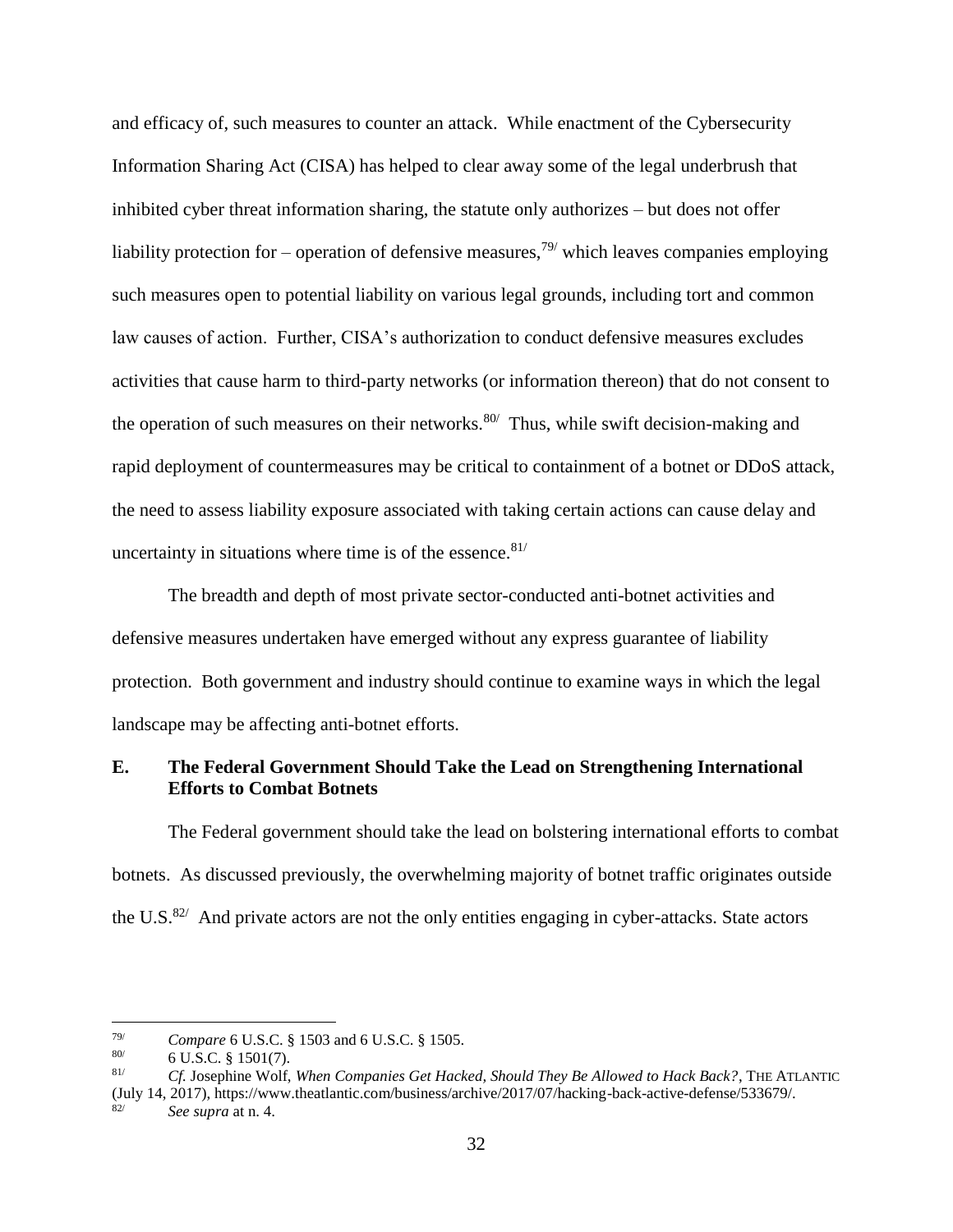such as China, Russia, and North Korea have also recently engaged in cyber-attacks on various U.S. public and private entities. $83/$ 

Given that most botnet traffic is from outside the United States, international cooperation is essential. For instance, filtering close to the source requires cooperation and collaboration between governments and international network operators. And the Federal government can help bolster U.S. perimeter defense by supporting and incentivizing efforts to augment capabilities to filter and block compromised traffic at border crossing ingress points, thereby reducing the risk and severity of damage from malware and botnet attacks originating overseas**.**

Increased harmonization and coordination of cybercrime enforcement internationally also would be beneficial. Botnets are best countered by close international cooperation between governments and technically-oriented and legislative institutions. The United States should demonstrate international leadership by promoting international norms and methods to bring cyber criminals to justice. As the Justice Department has acknowledged, "just as sophisticated cybercriminals take advantage of weaknesses in computer security, technology can allow them to take advantage of international borders and differences in legal systems, hoping that investigators from the victim's country will not be able to obtain evidence from abroad, if it is even available. As a result, international partnerships are a critical tool in the fight against cybercrime."84/

<sup>83/</sup> *A New Great Game: Russia, China, North Korea heighten Cyber Risk*, THE SECURITY LEDGER( June 13, 2017), https://securityledger.com/2017/06/a-new-great-game-russia-china-north-korea-heighten-cyber-risk/; *Changing cybersecurity landscape creates global threat, warns Accenture*, THE STACK (July 27, 2017), https://thestack.com/security/2017/07/27/changes-to-cybersecurity-landscape-create-global-threat-warns-accenture/; *The War You Can't See: U.S. cyber warriors protects us from daily attacks*, DAYTON DAILY NEWS (Apr. 10, 2017), http://www.daytondailynews.com/news/local/the-war-you-can-see-cyber-warriors-protect-from-dailyattacks/2kYpgKyutTmXvPg1QUhLPP/.<br>Assistant Attorney General Lesl

<sup>84/</sup> *Assistant Attorney General Leslie R. Caldwell Speaks at the CCIPS-CSIS Cybercrime Symposium 2016: Cooperation and Electronic Evidence Gathering Across Borders*, DEPARTMENT OF JUSTICE (June 6, 2016) https://www.justice.gov/opa/speech/assistant-attorney-general-leslie-r-caldwell-speaks-ccips-csis-cybercrimesymposium-2016 ("*Caldwell Speech*").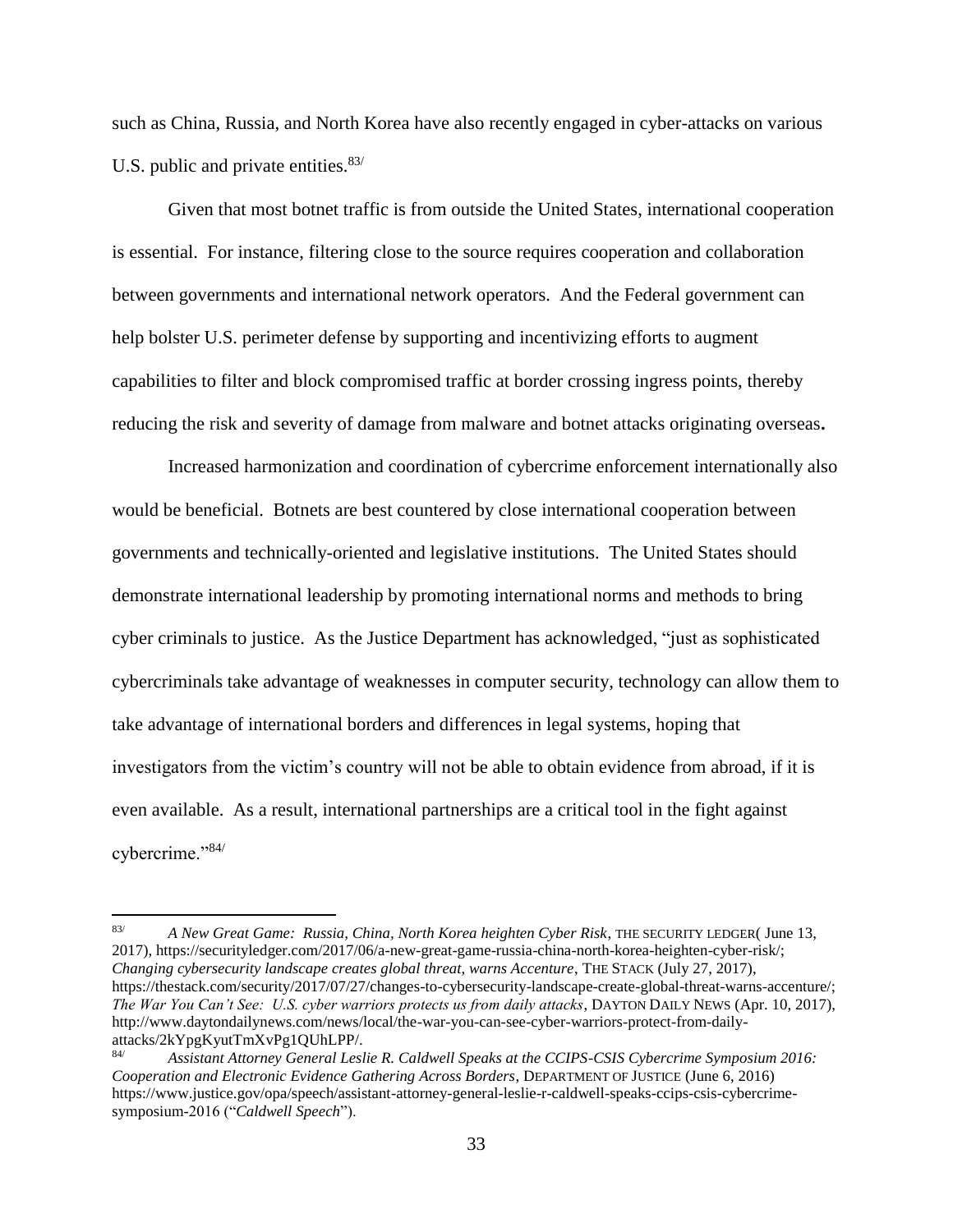Accordingly, the United States should promote and encourage more countries to sign the Convention on Cybercrime, also known as the Budapest Convention.<sup>85/</sup> Described by the Justice Department as the "'gold standard' agreement addressing cybercrime, cyber investigations and evidence sharing,"<sup>86</sup> the Budapest Convention requires signatory nations to formally criminalize certain basic malicious cyber activity and sets extradition standards, thereby helping to ensure that cyber criminals cannot escape prosecution based on location. To assist with cybercrime investigations and prosecutions, it further requires signatories to adopt procedures – specifically concerning preservation and disclosure of stored data and traffic data, production orders, search and seizure of computer data, real-time collection of traffic data, and interception of content data – aimed at improving transnational law enforcement cooperation and evidence sharing.

Insecure devices must also be addressed at the global level – addressing the issue on a national basis will help, but it will not be sufficient. Fragmented standards could result in some device manufacturers failing to incorporate sufficient security features into their products, and could allow cybercriminals to take advantage of weaknesses in IoT devices. Having international standards in place would help ensure that device manufacturers incorporate basic levels of security in device design, and will aid in consistently identifying and treating data coming from IoT devices.

In addition, the Federal government should work with ICANN and its Internet Assigned Numbers Authority department and with regional internet registries and registrars to enforce best practices for handling abuse involving domain names sponsored by the registrars. As noted above, fast flux enables botnets to rotate through thousands of IP addresses using a single domain or group of domains, circumventing IP blacklists. Combatting abuse at the domain name

85/ Convention on Cybercrime, T.I.A.S. 13174, https://www.state.gov/s/l/treaty/tias/2001/131597.htm.<br>86/ Caldwall Spaach

<sup>86/</sup> *Caldwell Speech.*